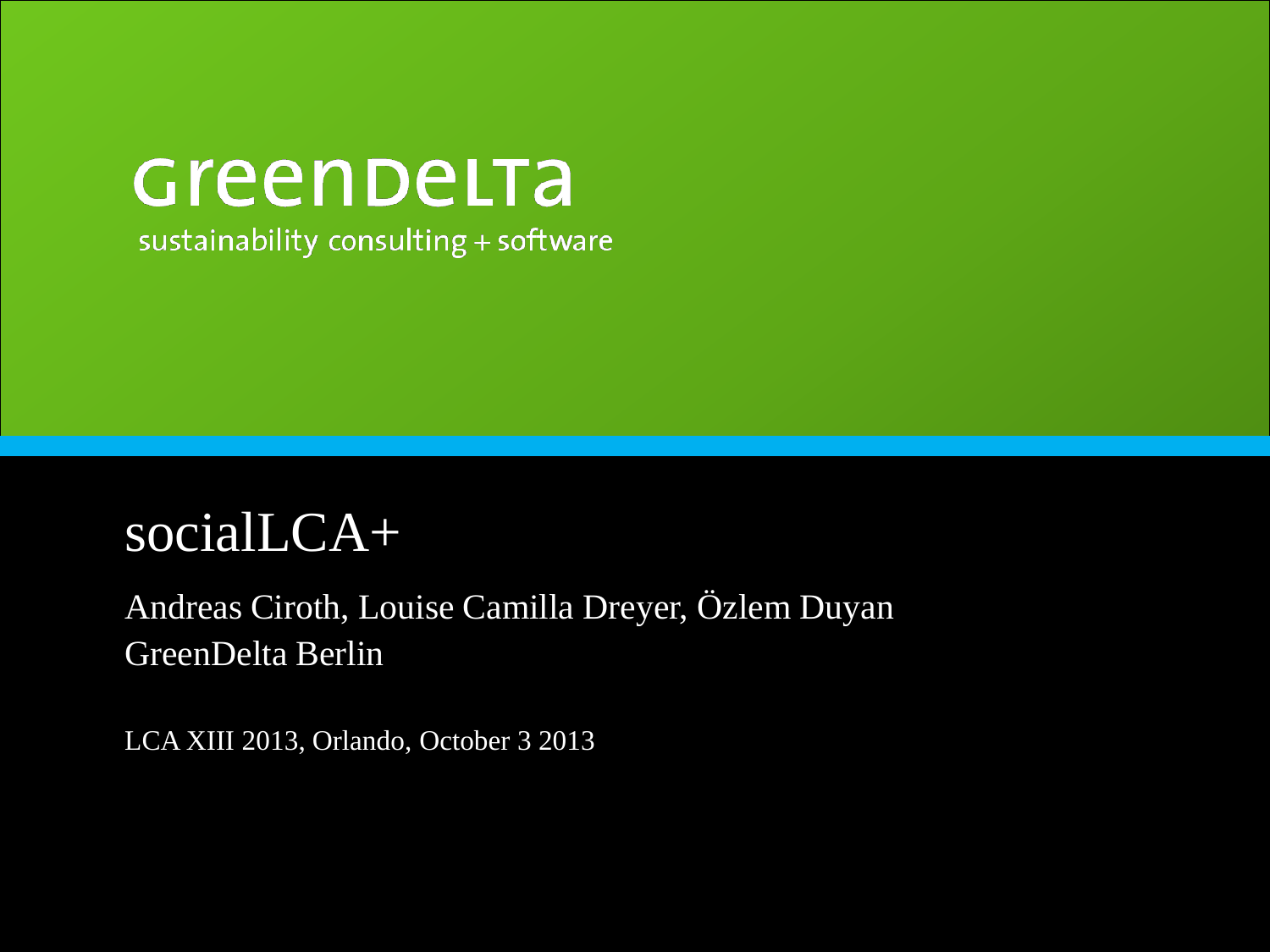### socialLCA+

**1 Motivation and background**

**2 socialLCA+ additions: the '+' a) influence b) risk and gap c) data quality**

**3 An example case**

**4 Discussion, use cases for socialLCA+**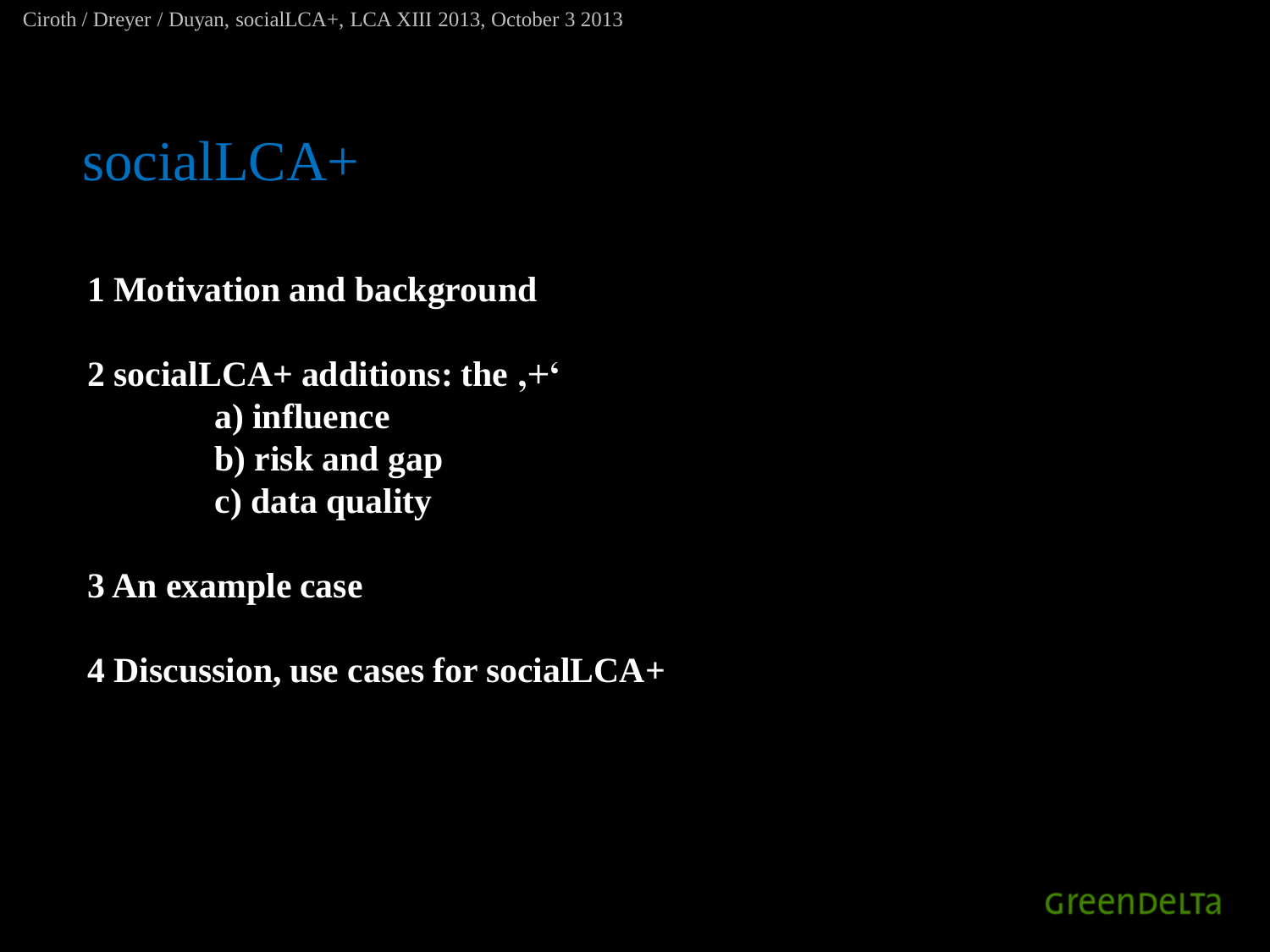# 1 socialLCA+ motivation and background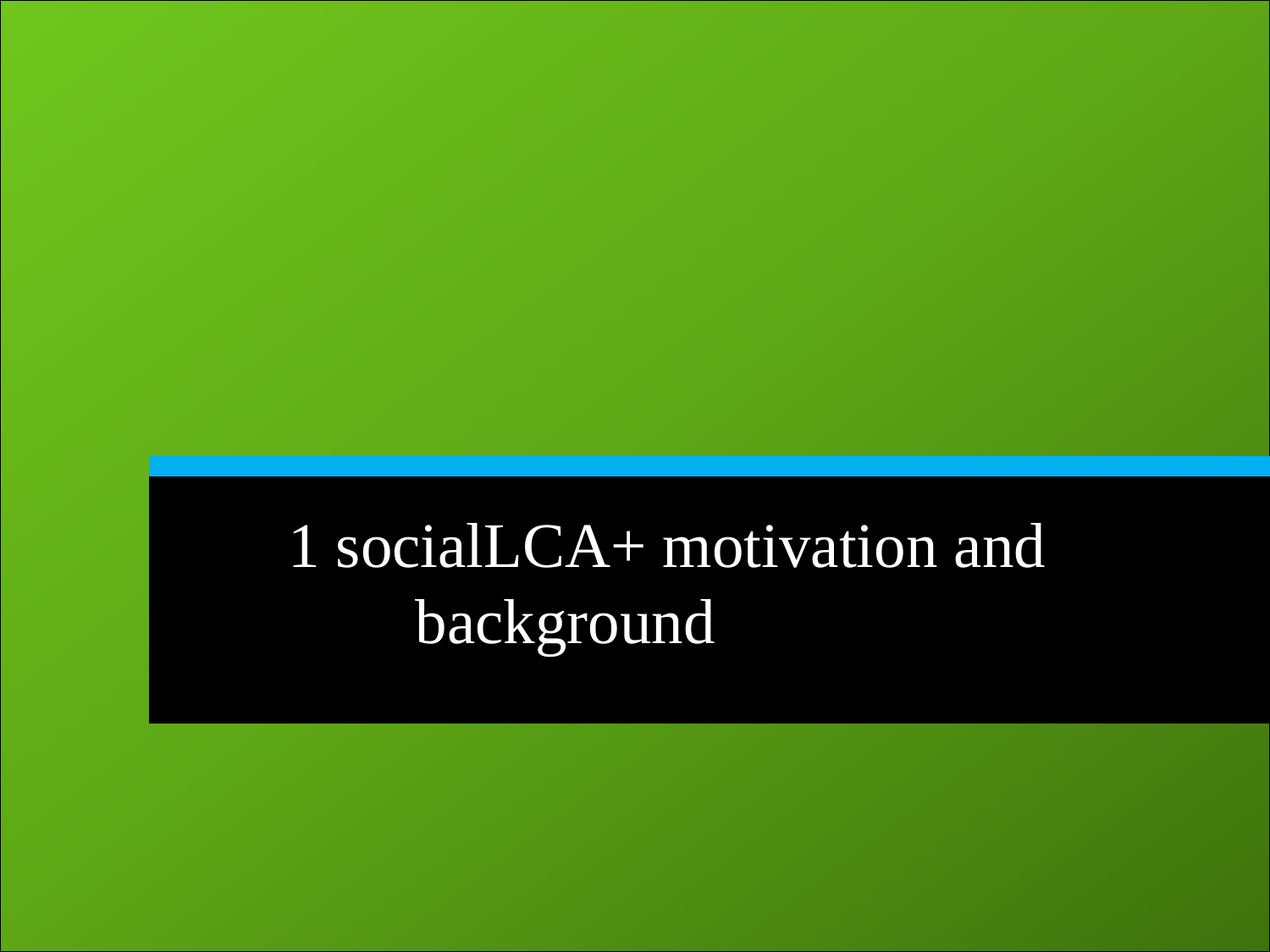

### > 100 deaths due to collapse of a textile producer building in Bangladesh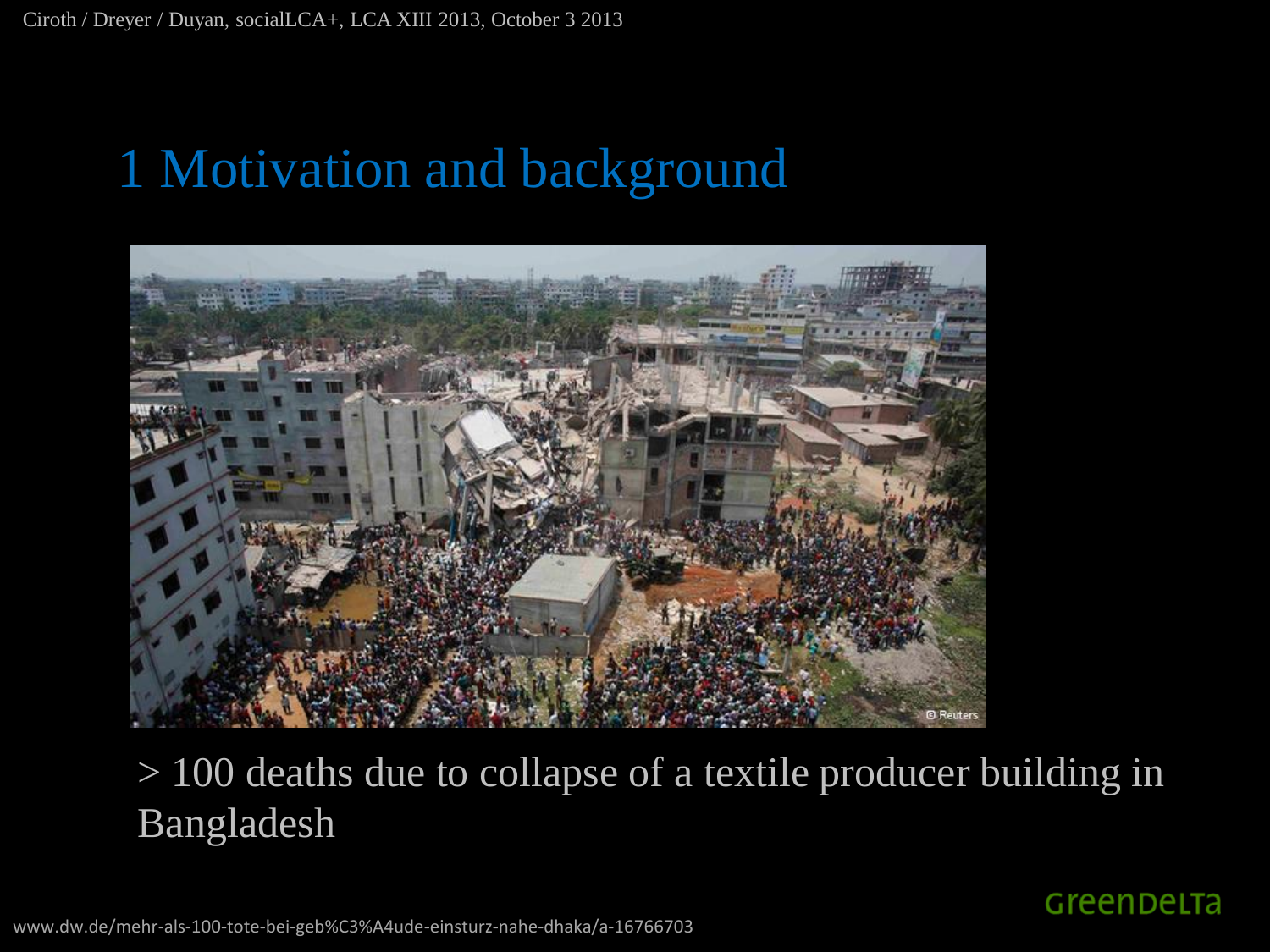|                                                                                                                                                                                                                                      | <b>7FIT ONLI</b> |
|--------------------------------------------------------------------------------------------------------------------------------------------------------------------------------------------------------------------------------------|------------------|
| <b>ZEITA ONLINE</b>                                                                                                                                                                                                                  | Partnersuche     |
| START POLITIK WIRTSCHAFT MEINUNG GESELLSCHAFT KULTUR WISSEN DIGITAL STUDIUM KA                                                                                                                                                       |                  |
| Unternehmen<br>Geldanlage<br>Börse                                                                                                                                                                                                   |                  |
| <b>EXAMPLE 25 25 21 21 21 21 21 21 21 22 23 24 25 26 27 28 29 20 21 22 23 24 25 26 27 28 28 28 29 20 21 22 23 24 25 26 27 28 28 29 20 21 22 23 24 25 26 27 28 28 29 29 20 21 22 23 24 25 26 27 28 28 29 29 20 21 22 23 24 25 26 </b> |                  |

#### China-Blog

Felix Lee über Roten Kapitalismus und chinesische Online-Phänomene



Apple bleibt ein Ausbeuterkonzern

VON Felix Lee 29. JULI 2013 UM 13:51 UHR

### "Apple keeps exploiting", major German newspaper

http://blog.zeit.de/china/2013/07/29/apple-bleibt-einausbeuterkonzern/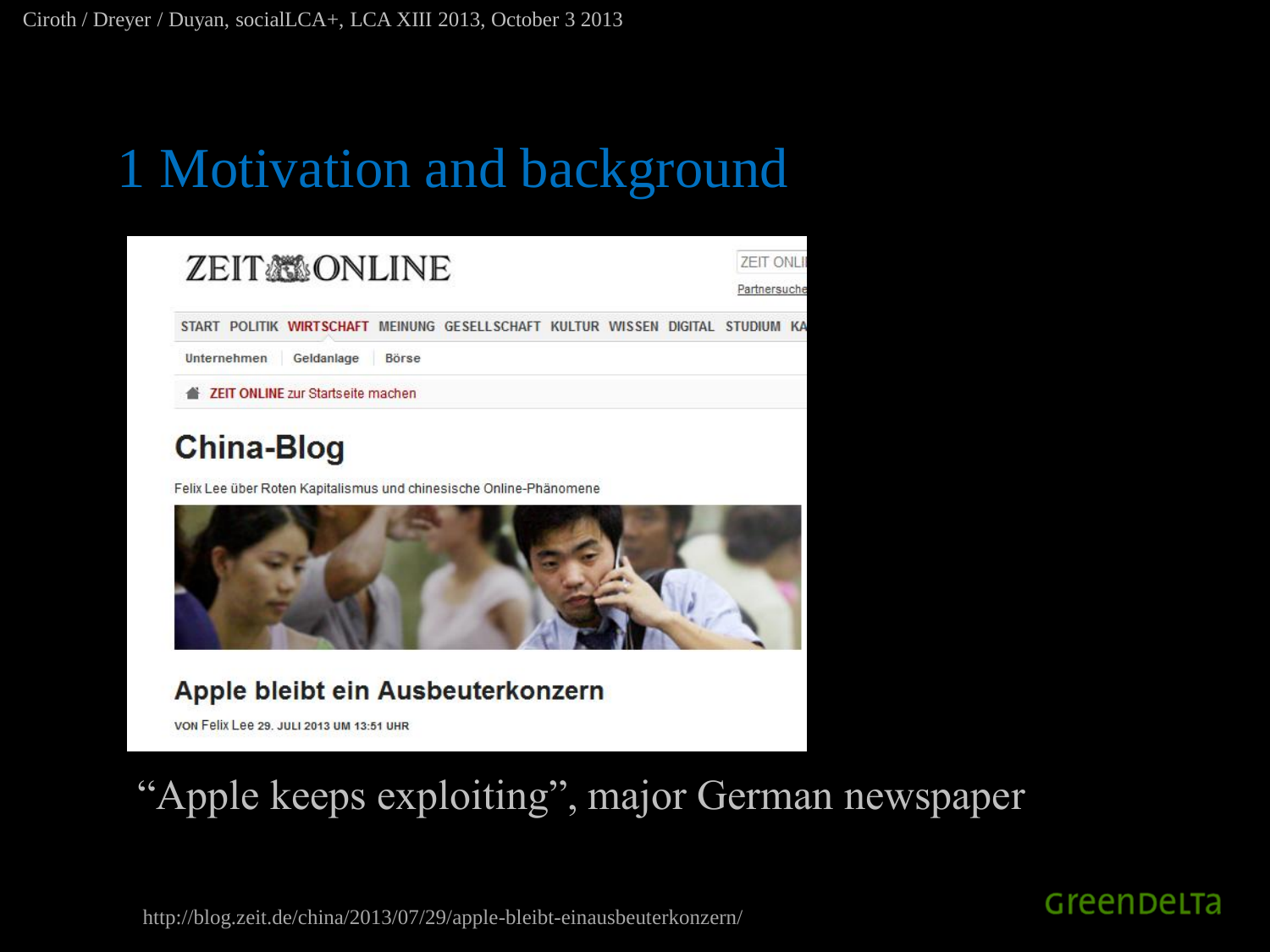- Assessing social impacts of products still gets more and more attention;
- Making sure that social impacts of products are acceptable is of high interest for companies, policy makers, and many consumers.
- The UNEP/SETAC guidelines for social LCA (UNEP 2009) have been a milestone for assessing the social impacts over the entire life cycle;
- And yet, there are few practical social LCA case studies.

#### Greenbelfa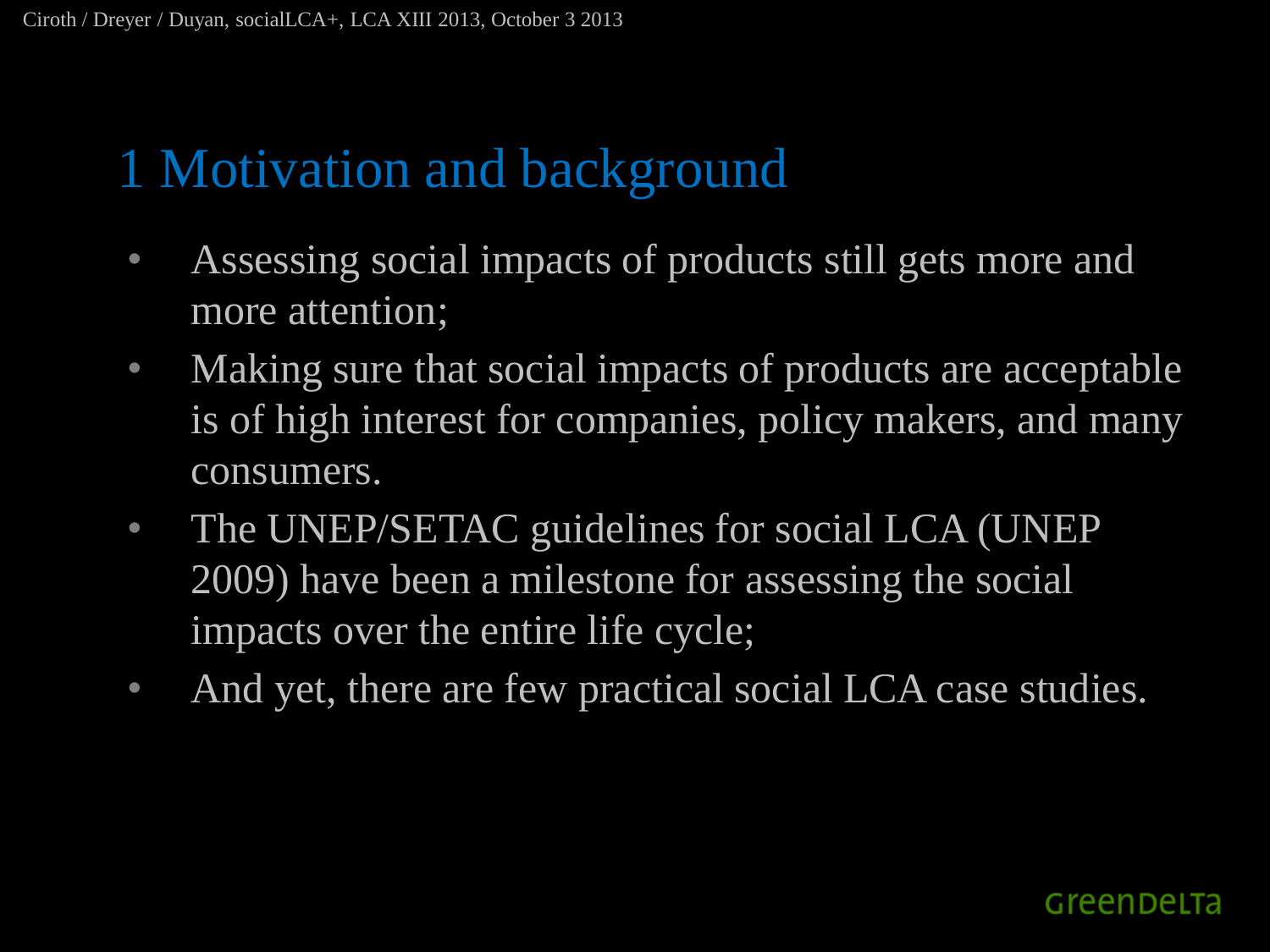- And yet, there are few practical social LCA case studies.
- One possible reason: The UNEP/SETAC approach lacks some aspects that are
	- relevant for a practical application.
	- $\rightarrow$  socialLCA+

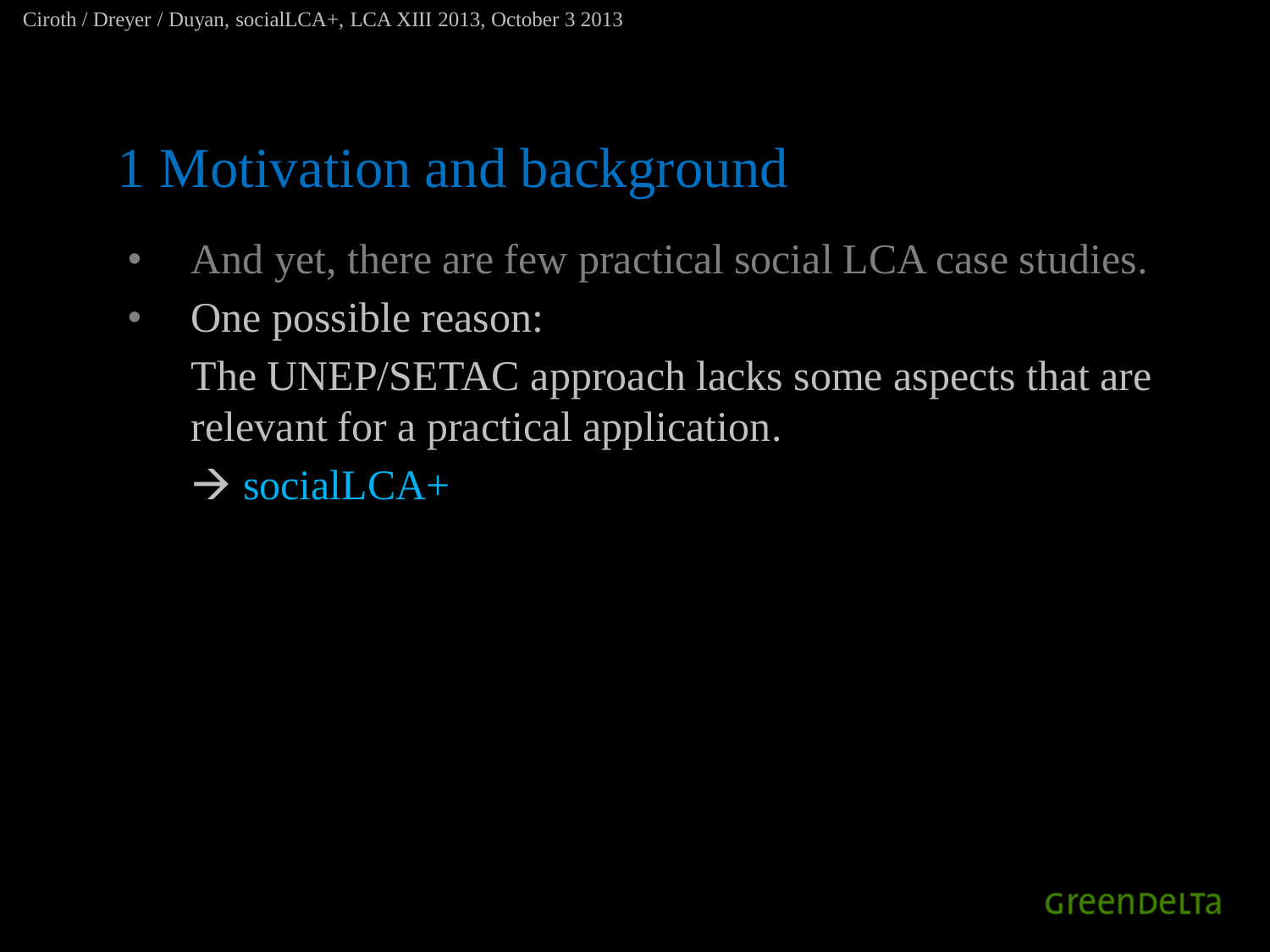## UNEP/SETAC social LCA approach: Key elements



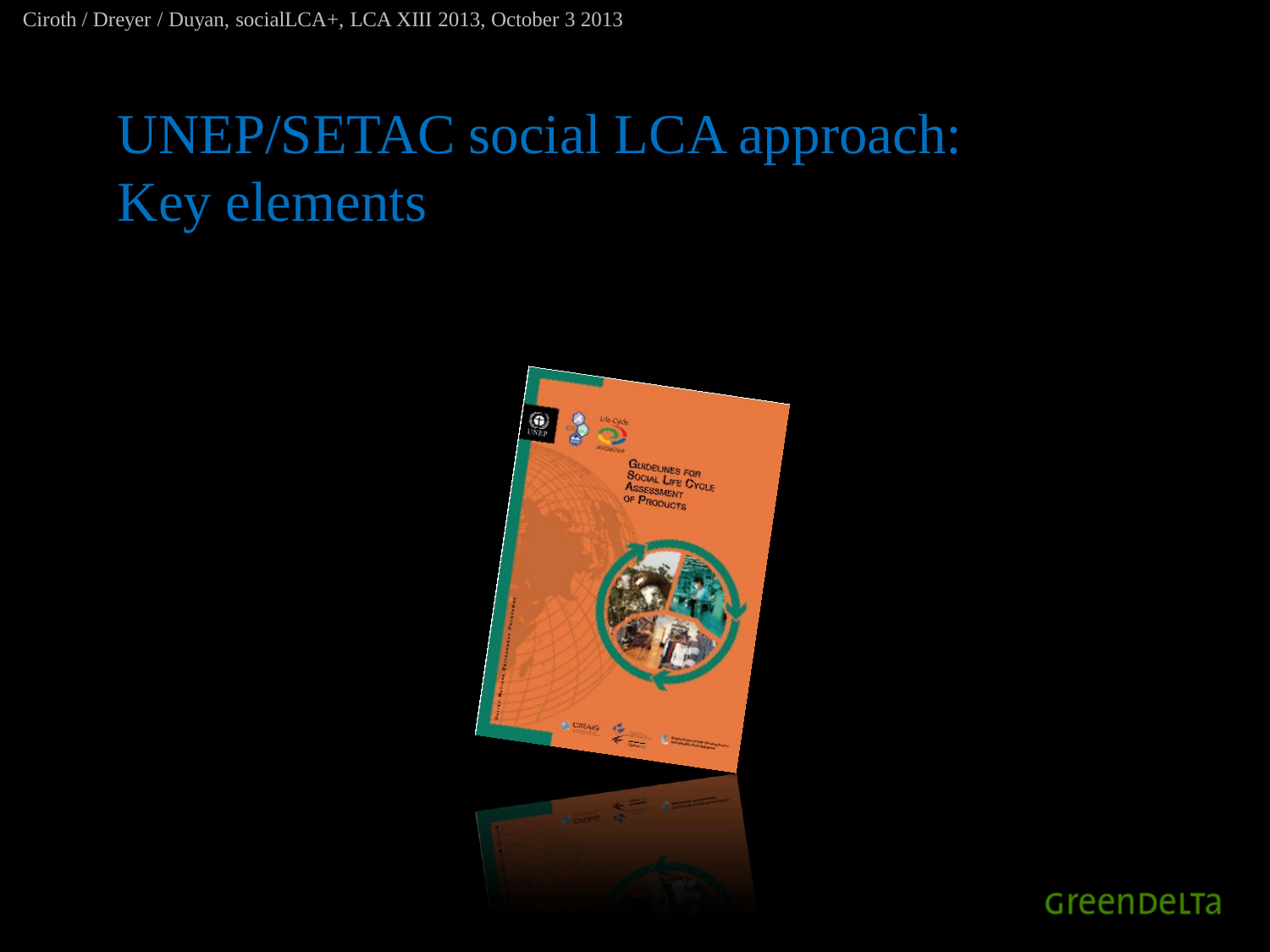# UNEP/SETAC social LCA approach: Key elements

(of course an incomplete list)

- Life Cycle approach (not: the experts assesses the life cycle based on one figure)  $\rightarrow$  detects also issues "far down" in the supply chain
- ISO 14040 / 14044 structure: goal and scope, inventory, impact assessment, interpretation
- Stakeholders as addressees, for each stakeholder specific impacts
- Impact categories and subcategories, subcategories are assessed by indicators, rather case-by-case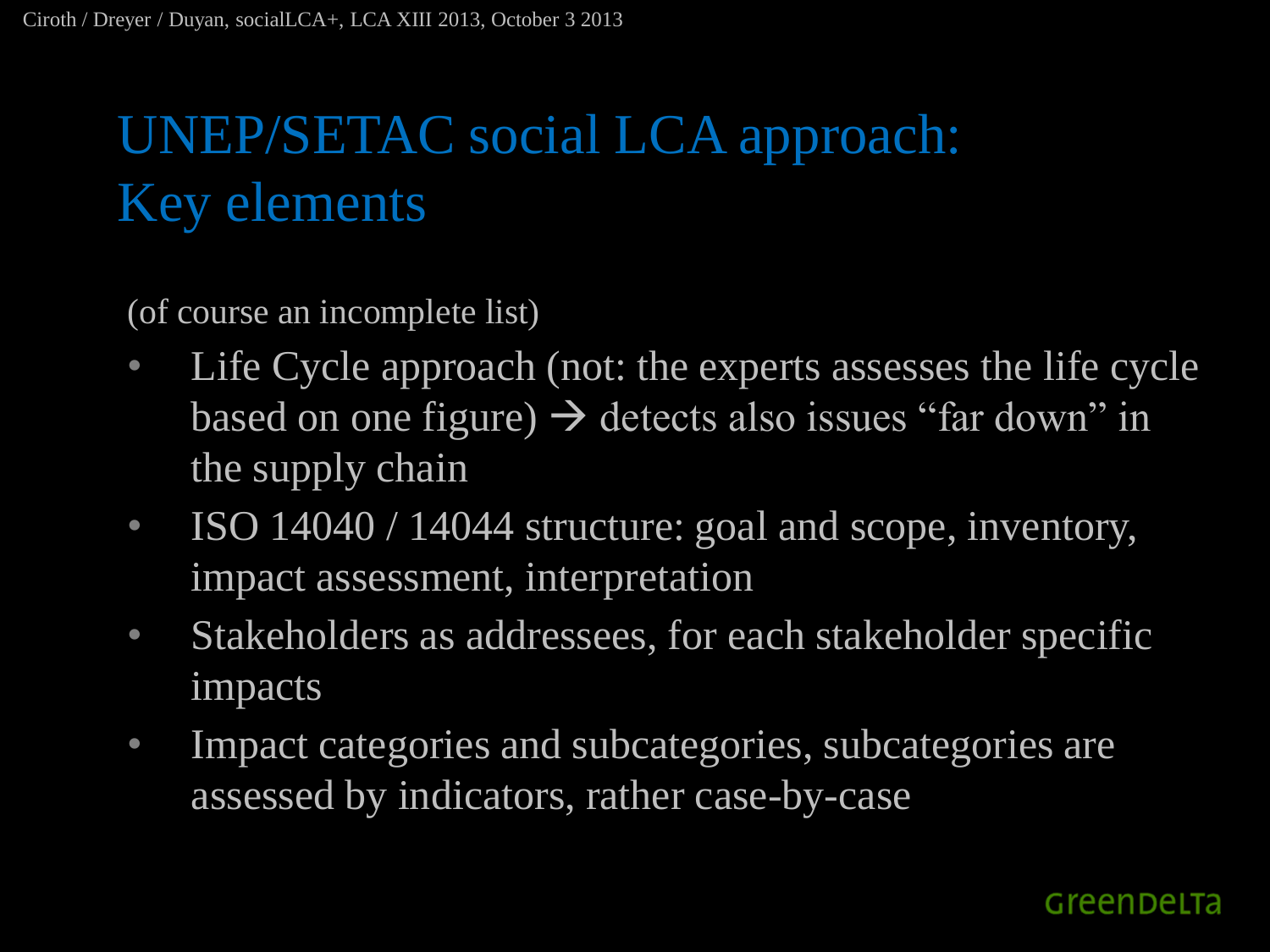## UNEP/SETAC social LCA approach: Additions since 2009

(of course also an incomplete list)

- Peer reviewed methodological sheets available that explain how to assess subcategories (Benoît et al. 2013)
- Impact assessment approach in assessment tables, and a concept for aggregation over the life cycle (Ciroth Franze 2011)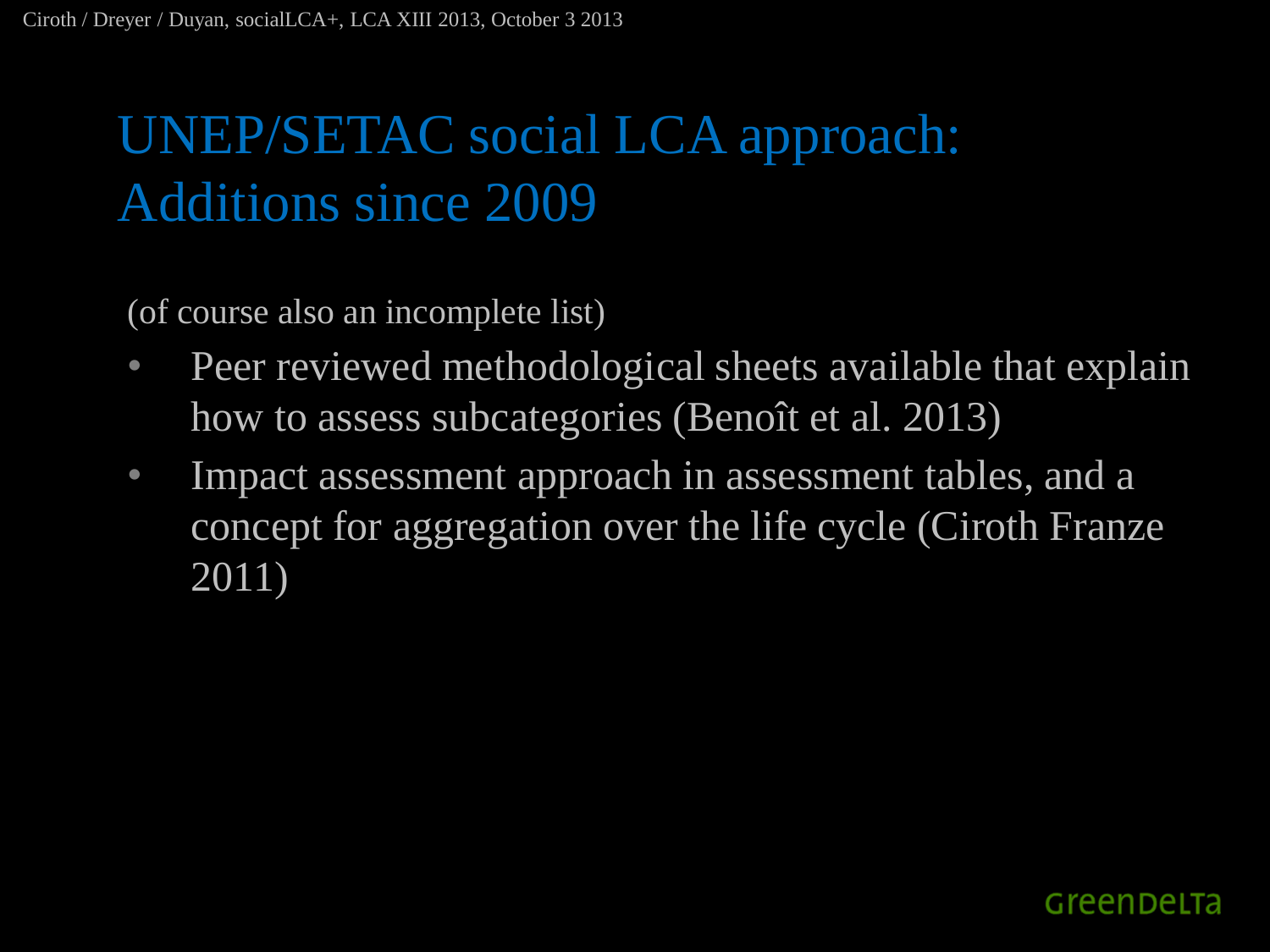# UNEP/SETAC social LCA approach & practical application

- The approach is rather descriptive: how to perform one social LCA study for one single product.
- **Questions like:** 
	- How to perform a product comparison?
	- What to do with the results and information gained from a study?
	- Where to focus?

are not answered

• Second point: The approach is data-intense – nowadays, generic social LCA databases are available that address this pointGreenbelta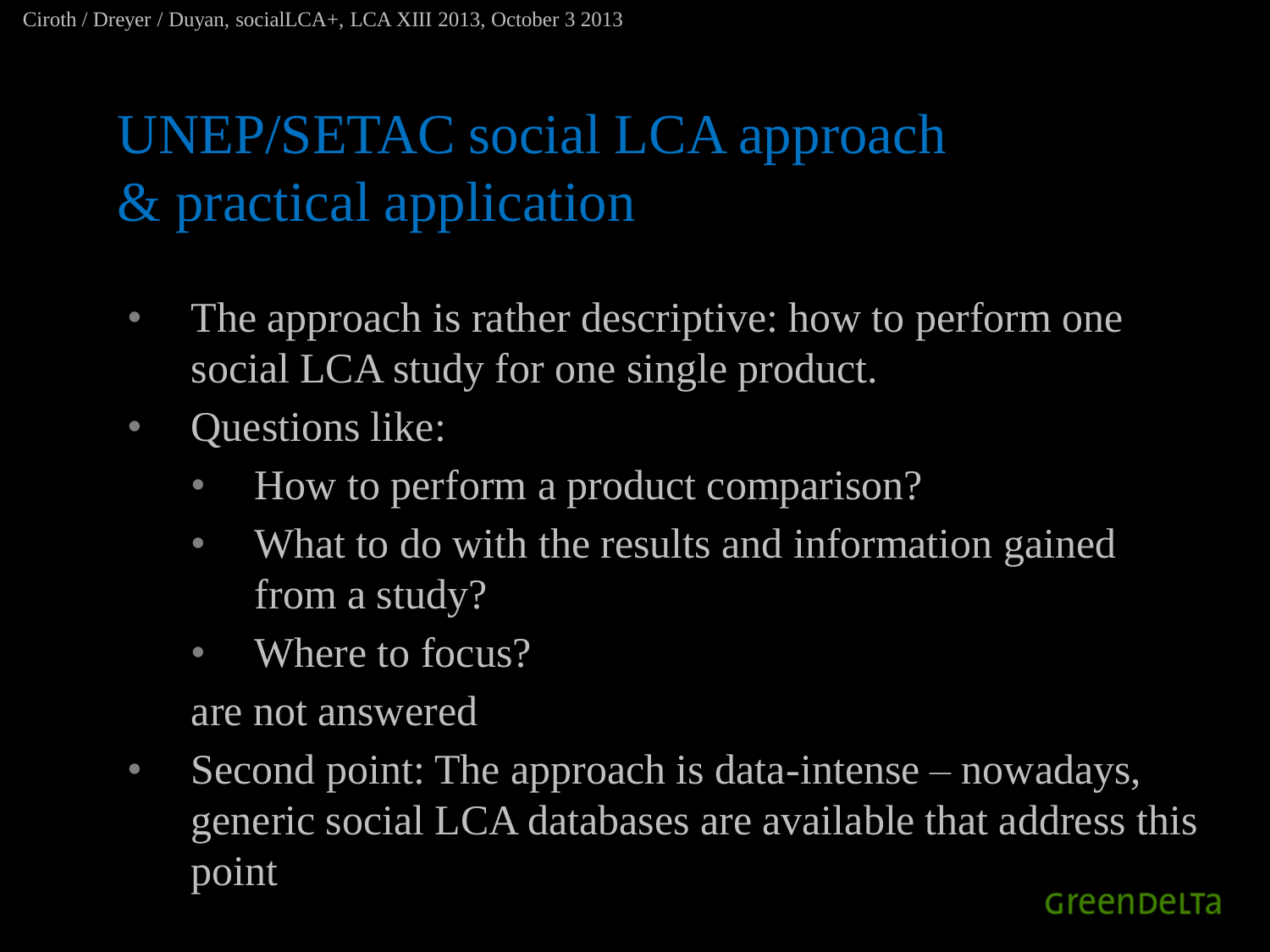# socialLCA+ additions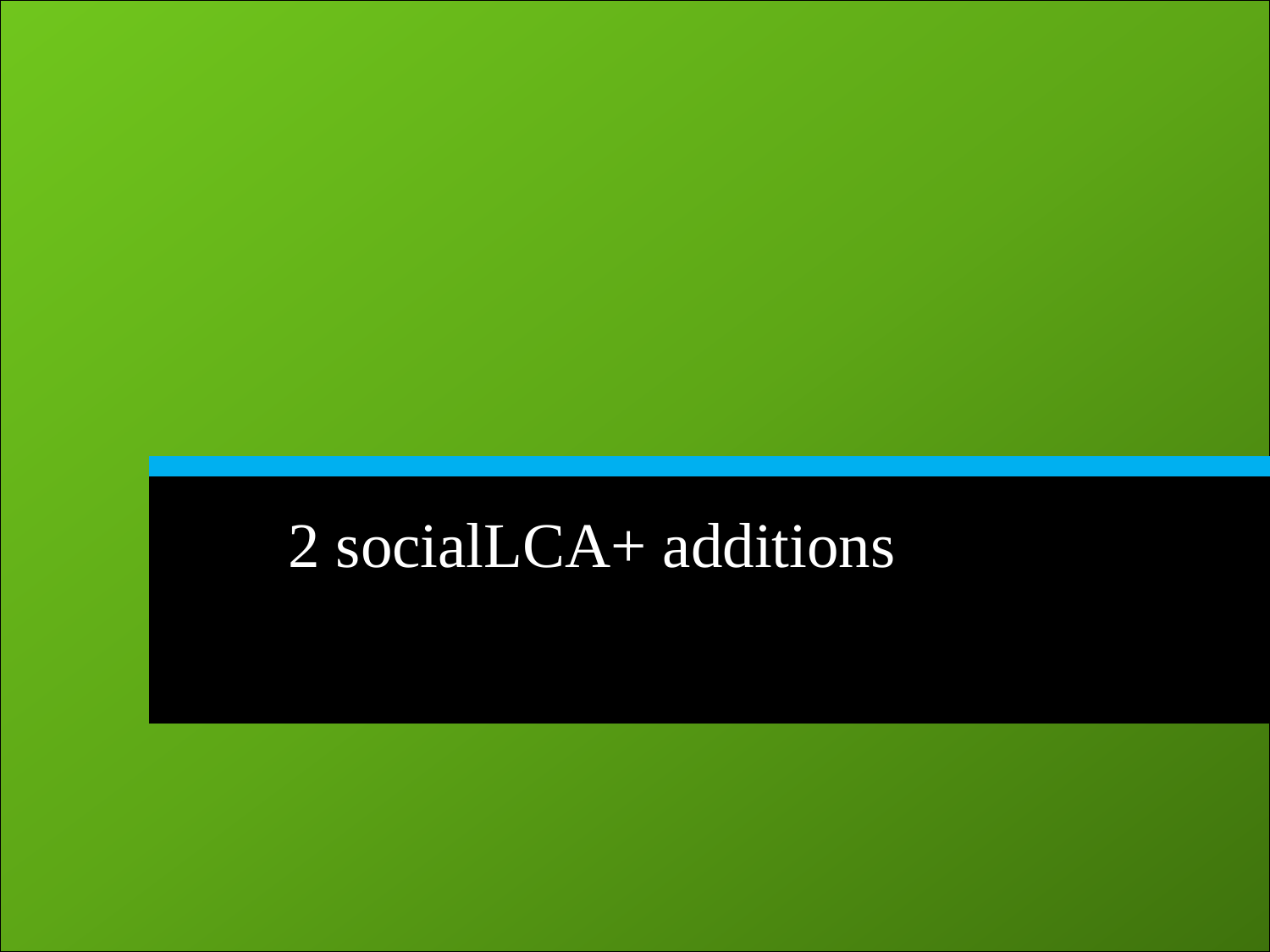### socialLCA+ additions

- SocialLCA+ is meant to add those parts to the UNEP/SETAC method that are required for a practical application:
	- Influence area of the decision maker
	- Difference of observed impacts to stated goals
	- Data quality.
- The method was developed in a workshop in Berlin in Summer 2013

#### Greenbelta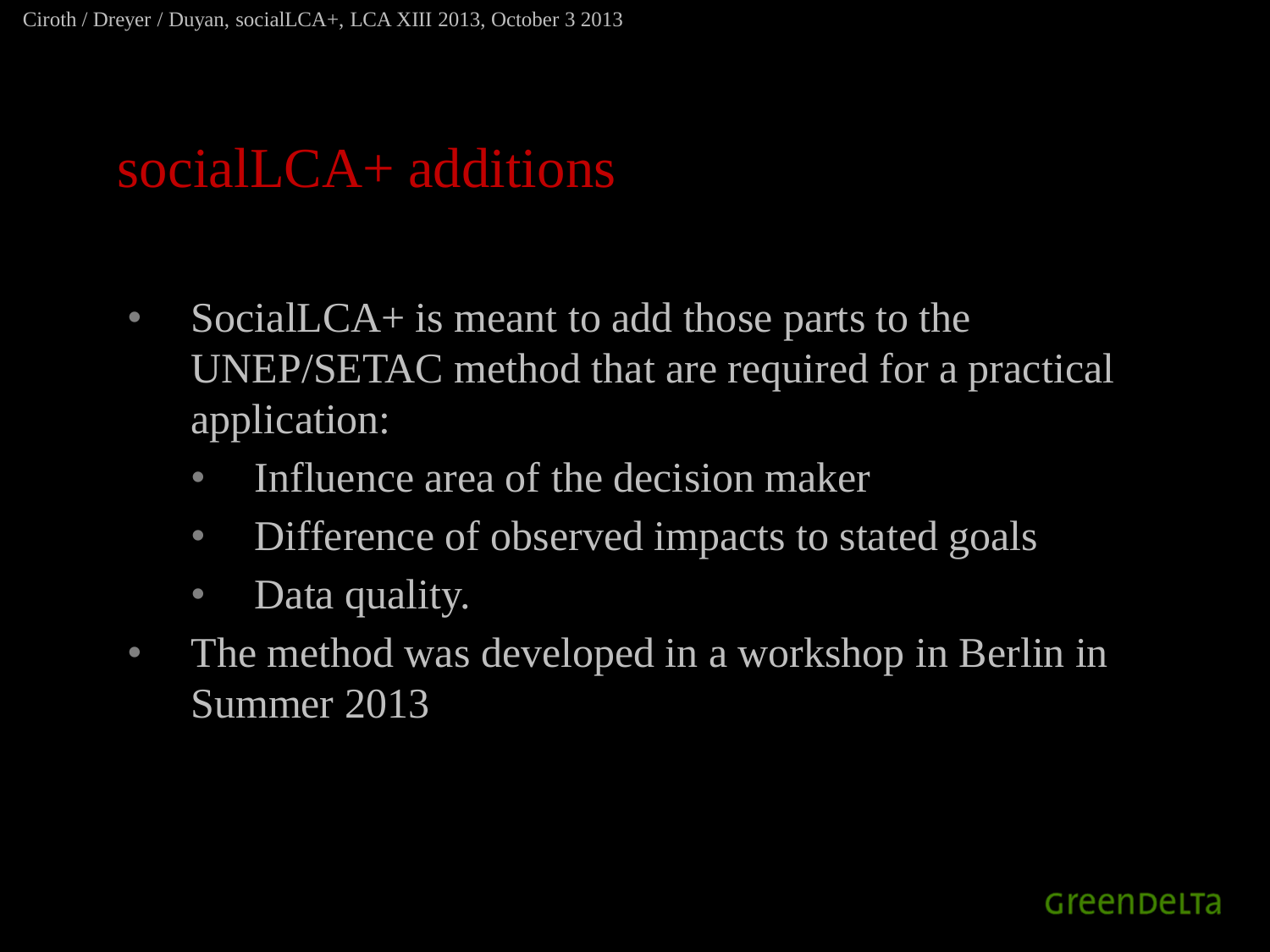### socialLCA+ additions

| artification                                                                                                                        |                                                                                       |                                                                |                                                 |
|-------------------------------------------------------------------------------------------------------------------------------------|---------------------------------------------------------------------------------------|----------------------------------------------------------------|-------------------------------------------------|
| Leguises writing of tracechoidity + information on LC                                                                               |                                                                                       |                                                                | $A)$ in $A$<br>124.144                          |
| deposit a food. Can die by my high process.<br>-> cepitreta heeds to leady state                                                    |                                                                                       |                                                                | (SEEKIUNA)<br>Q(T)                              |
|                                                                                                                                     |                                                                                       |                                                                | LEEK DUFO AM                                    |
| Ind perly.<br>actual -> hay report                                                                                                  | data quality<br>specti                                                                | raceability                                                    | (id Assurance)<br>$= 60 - 10$                   |
|                                                                                                                                     | Jacobso<br>Specific or junio<br>winter                                                |                                                                | feli belle date quality<br>Anyton Low privity   |
| cestibilities checks, validity                                                                                                      | Krifty lative her<br>$\vdash \vdash \vdash \vdash \vdash \vdash \vdash \vdash \vdash$ |                                                                | f(z)                                            |
| Belgian sustainability label<br>(Bernard)                                                                                           | I topic Reported with the                                                             |                                                                | $3E34.594$ 1 $\Gamma49.524$                     |
| 8000 as Leample<br>Continues in provenant houseuse ? Modeling consistence ?<br>SA                                                   | , da                                                                                  |                                                                | (ACT)                                           |
|                                                                                                                                     |                                                                                       |                                                                | (SEEK INFLUENCE)<br>$\mathcal{L}^{\mathcal{L}}$ |
| me plant                                                                                                                            | legilly use fast 3<br>al holsput - ton action                                         | (ax)<br>al hol spo - acho 4 7 3 6 245                          | $2$ $I25, I45$                                  |
| $60 - 6$                                                                                                                            | 4 hain<br>$51$ fine - fine                                                            | $5)$ fix - 1 fix                                               | (ASSURANCE)<br>(ASSURANCE)                      |
| Bernard + Sophie as certifyer                                                                                                       | which desirable for                                                                   |                                                                | Courony Multiplicate                            |
| $10 + se + 1$<br>Register of<br>Religbility                                                                                         | - dere feller him<br>$G + 4$ for below                                                | Cape L                                                         | $SPG \leq 65$<br>DG 1-6 Scal                    |
| Social Lompersation                                                                                                                 | validation al hollen "for zue pris.<br>$\frac{off}{data}$<br>Leech                    | you below data guints love<br>a) hotel int , actor, and pointy | $\frac{Da-6}{SPa-2}$ } $n -$                    |
| PTOCCSS<br>1 where Company more cost is so cial<br>TUPICY SPG1 DR6<br>Influence: Quince to improve at them<br>$TopicZ$ $SPSJ$ $D43$ |                                                                                       | bh                                                             |                                                 |
| Resu<br>$\Box$<br><b>I EACH PROCESS</b><br>Procos 1<br>The SPG - DQ - TANG SETEN                                                    | > specificity<br>$ -\sqrt{24-44+148}$                                                 | PUL6 and 3870-<br>nota and sect<br>that abbrance               |                                                 |
| Stake action<br>SAS < DQ= MEEK<br>$\sum$ seck info                                                                                  |                                                                                       |                                                                |                                                 |
| Processe<br>Seek lives scores<br>E scale lato scales.                                                                               |                                                                                       |                                                                |                                                 |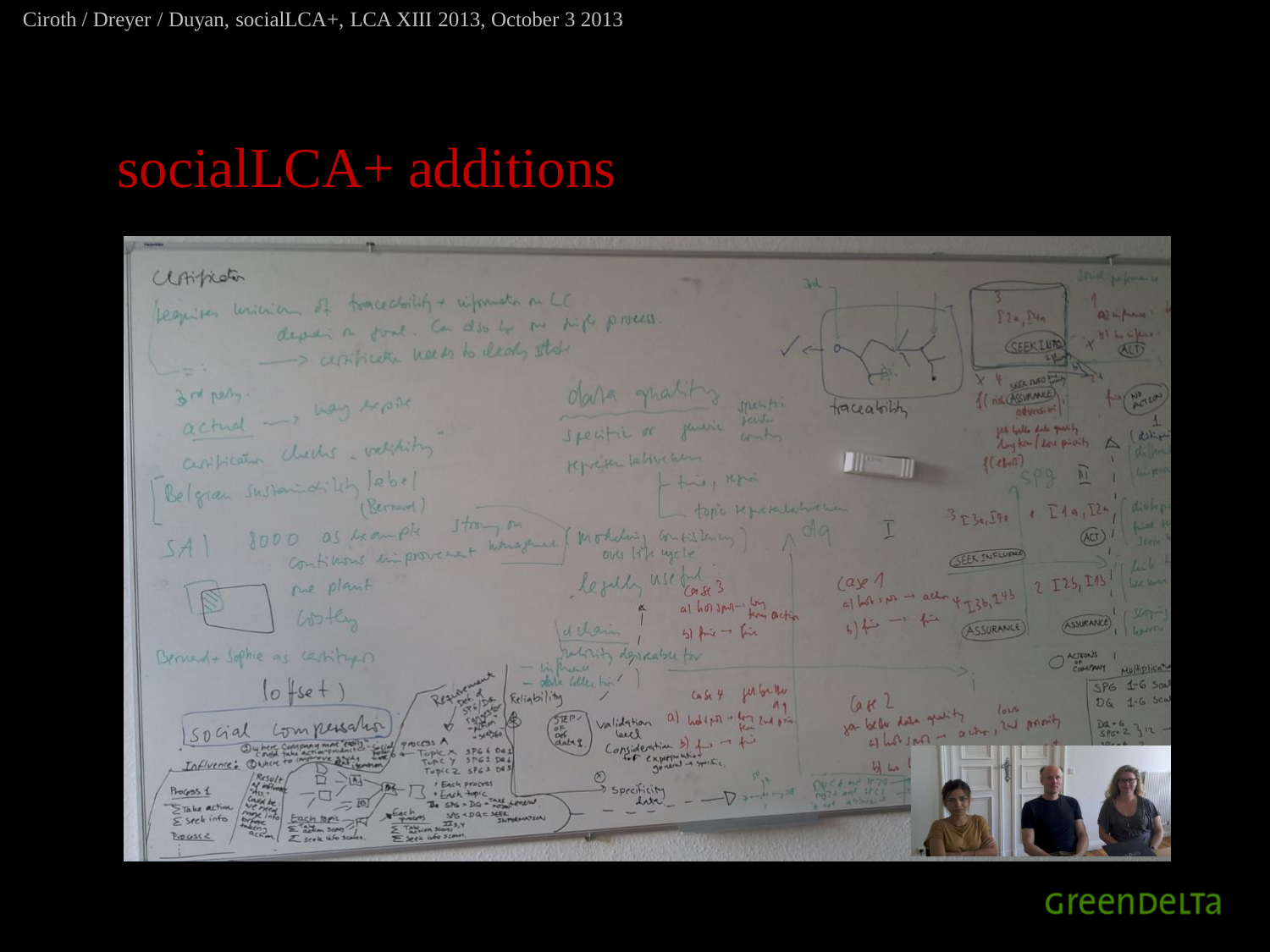### socialLCA+ additions: Influence

• Influence, definition: the company can change the life cycle of the product, either by switching from one supplier / supplying process to another, or by changing the processes itself

(viewpoint of a company decision maker)

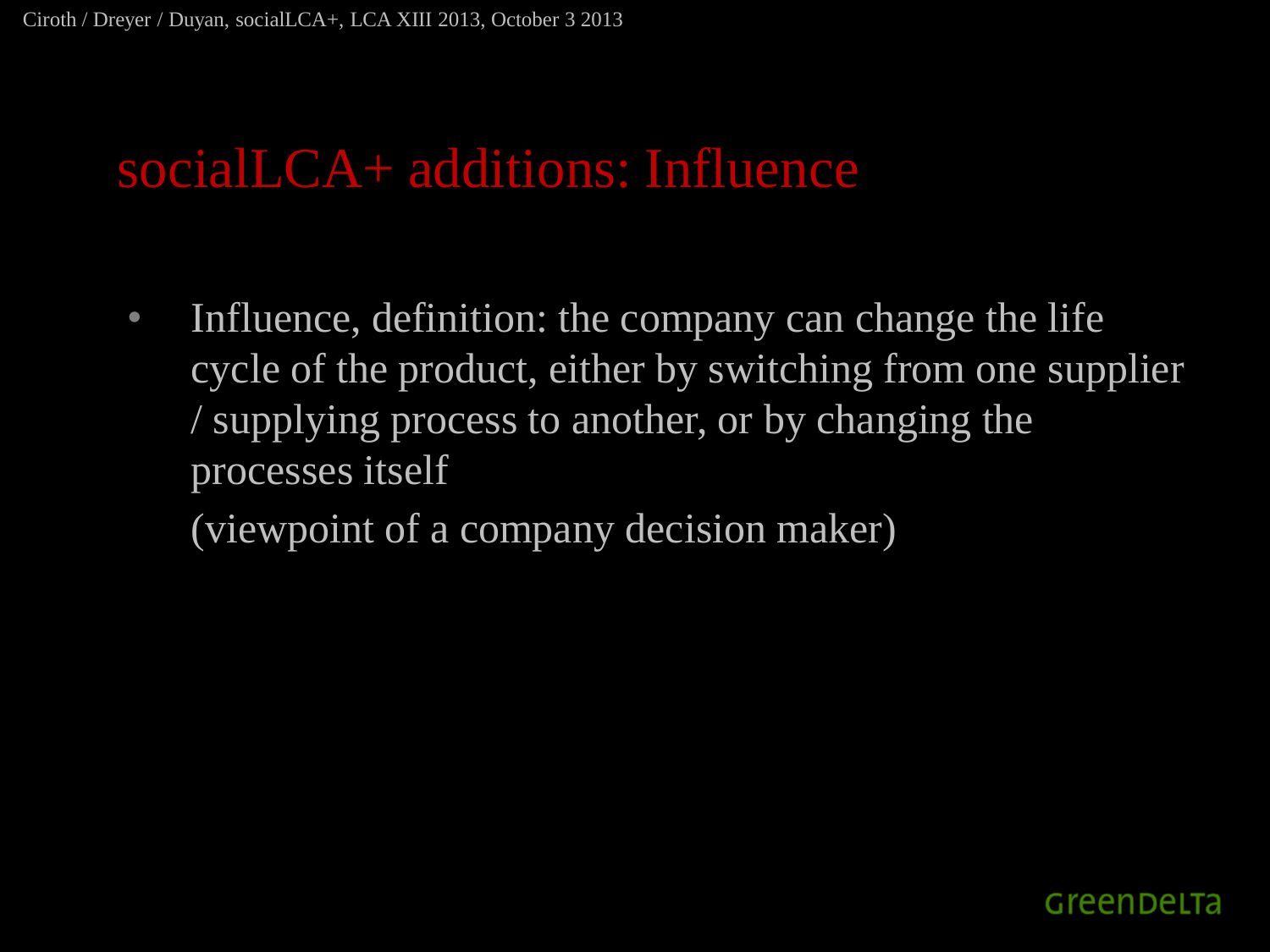### socialLCA+ additions: Influence

How to assess the influence:

- On a process basis
- Using the following scales

0: no influence (example: electricity grid mix, for a t-shirt production company in Bangladesh)

1: some influence (example: again for a t-shirt producer in Bangladesh: The cotton that is used – there is the option to use fair-traded textile but they will result in a slightly different product, probably at a higher price)

2: full influence (own production sites).

#### Greenbelta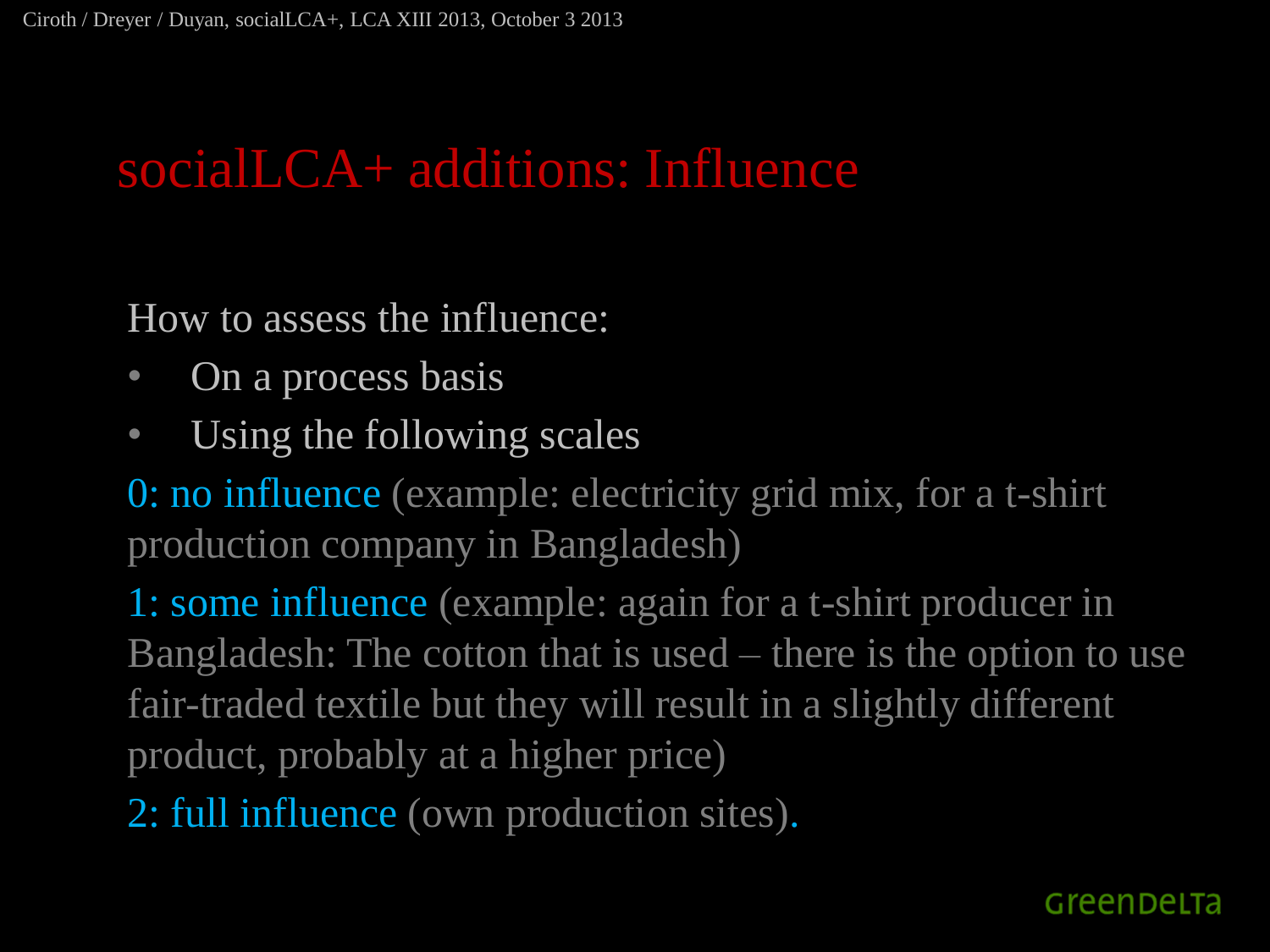### socialLCA+ additions: Influence

• The scale is determined in goal and scope of a study; for larger studies / more complicated life cycles, further distinctions can be useful

| <b>Scale</b> | <b>Interpretation</b> |
|--------------|-----------------------|
| 1            | Influence             |
| R            | Some influence        |
|              | No influence          |

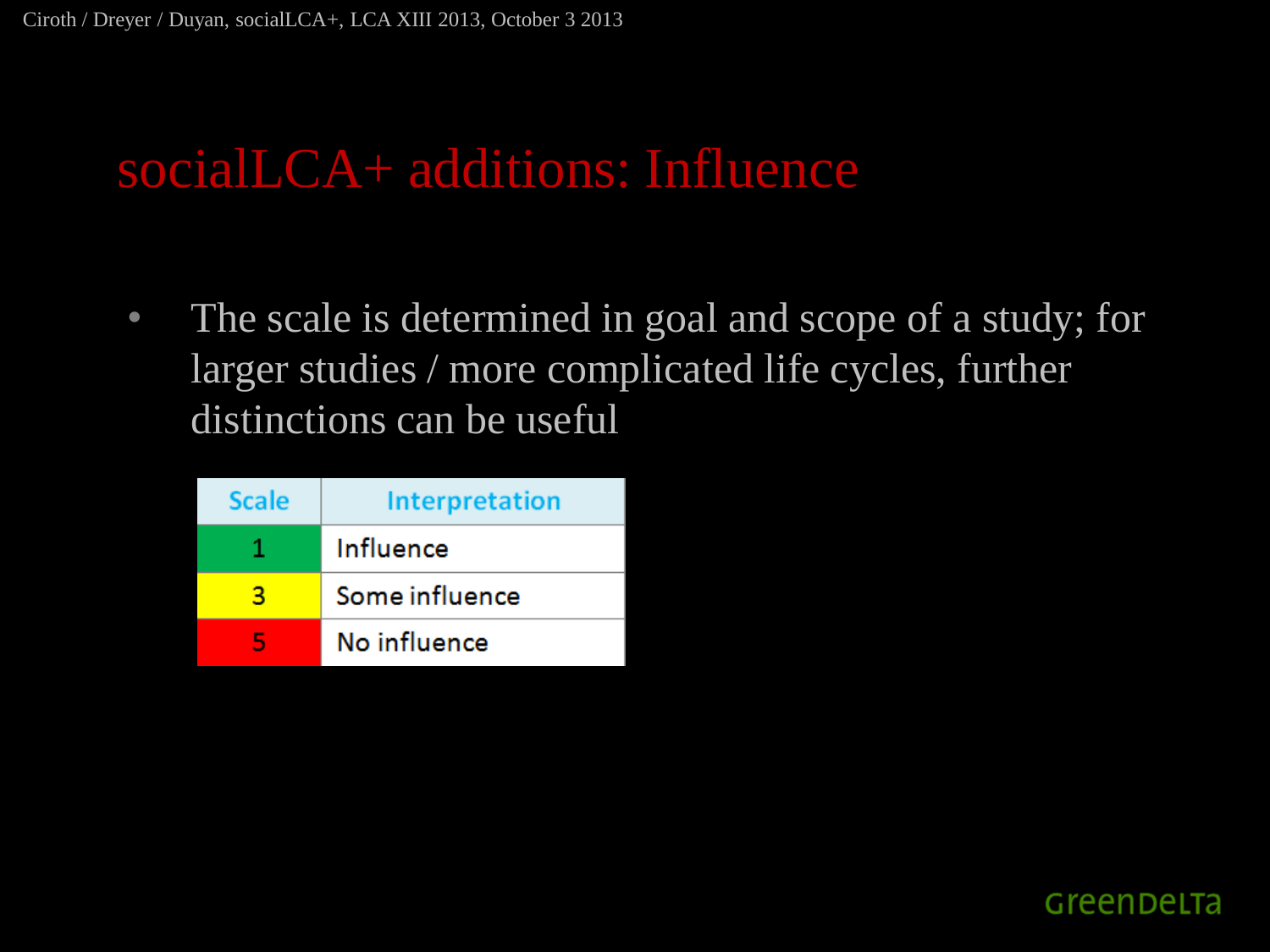### socialLCA+ additions: Gaps & Risks Difference of observed impacts to stated goals

- In goal and scope, "performance reference points" are defined (Ciroth Franze 2011): How does the study understand the analyzed subcategories, what is seen as good, what is bad
- The performance reference points are important since social assessment is partially subjective
- But of course, usually existing standards and references are considered.

#### Greenbelta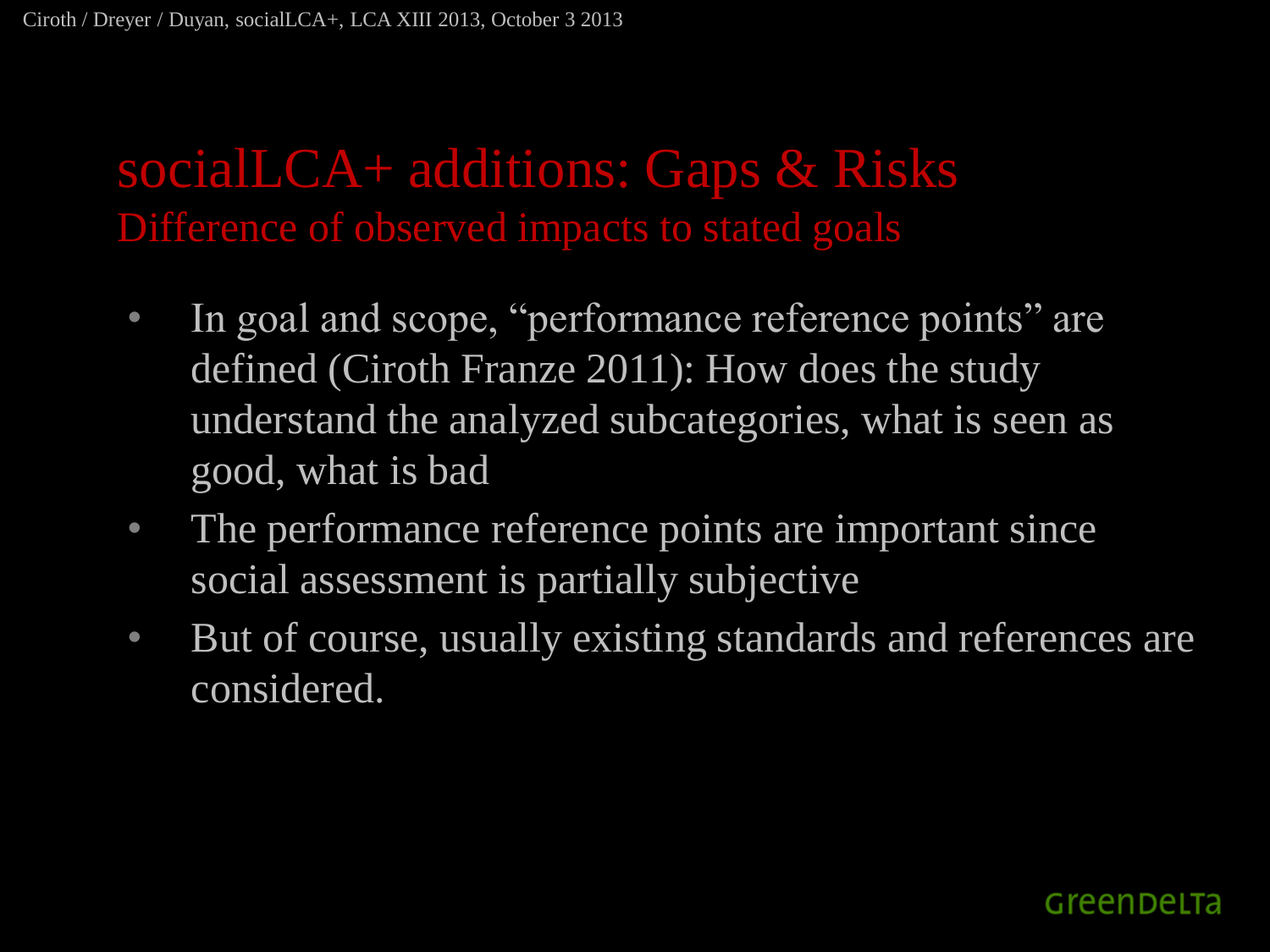### socialLCA+ additions: Gaps & Risks Performance reference points (PRP)

• For example, weekly worker hours per person

| <b>Indicator</b>               | <b>PRP</b> | <b>Scale A</b> |
|--------------------------------|------------|----------------|
| Average working hours per week | $\leq 40h$ |                |
|                                | $41 - 48h$ |                |
|                                | 49 - 52h   | 3              |
|                                | $53 - 56h$ |                |
|                                | >57h       |                |

Ciroth, Franze: Social Extension Task Force report, Task III and IV, Modeling, assessment, and aggregation of social indicators along the life cycle, Prosuite project, 2013

#### Greenbelta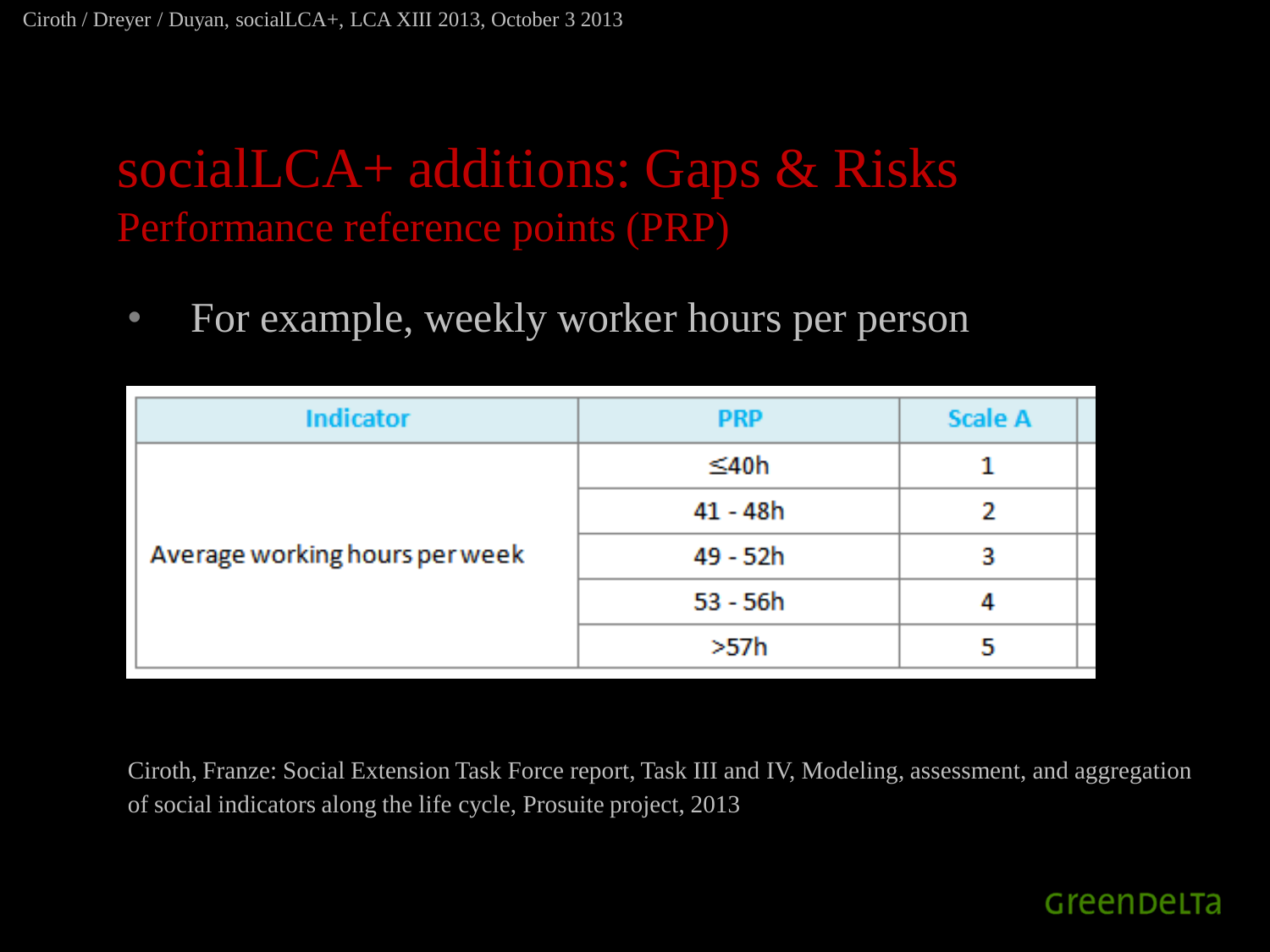## socialLCA+ additions: Gaps & Risks

### How to assess gaps and risks:

| <b>Scale</b> | <b>Interpretation</b> |
|--------------|-----------------------|
| 1.           | Perfect fit           |
| 2            | Slight deviation      |
| з            | Gap                   |
|              | Considerable gab      |
| ц            | Very large gap        |

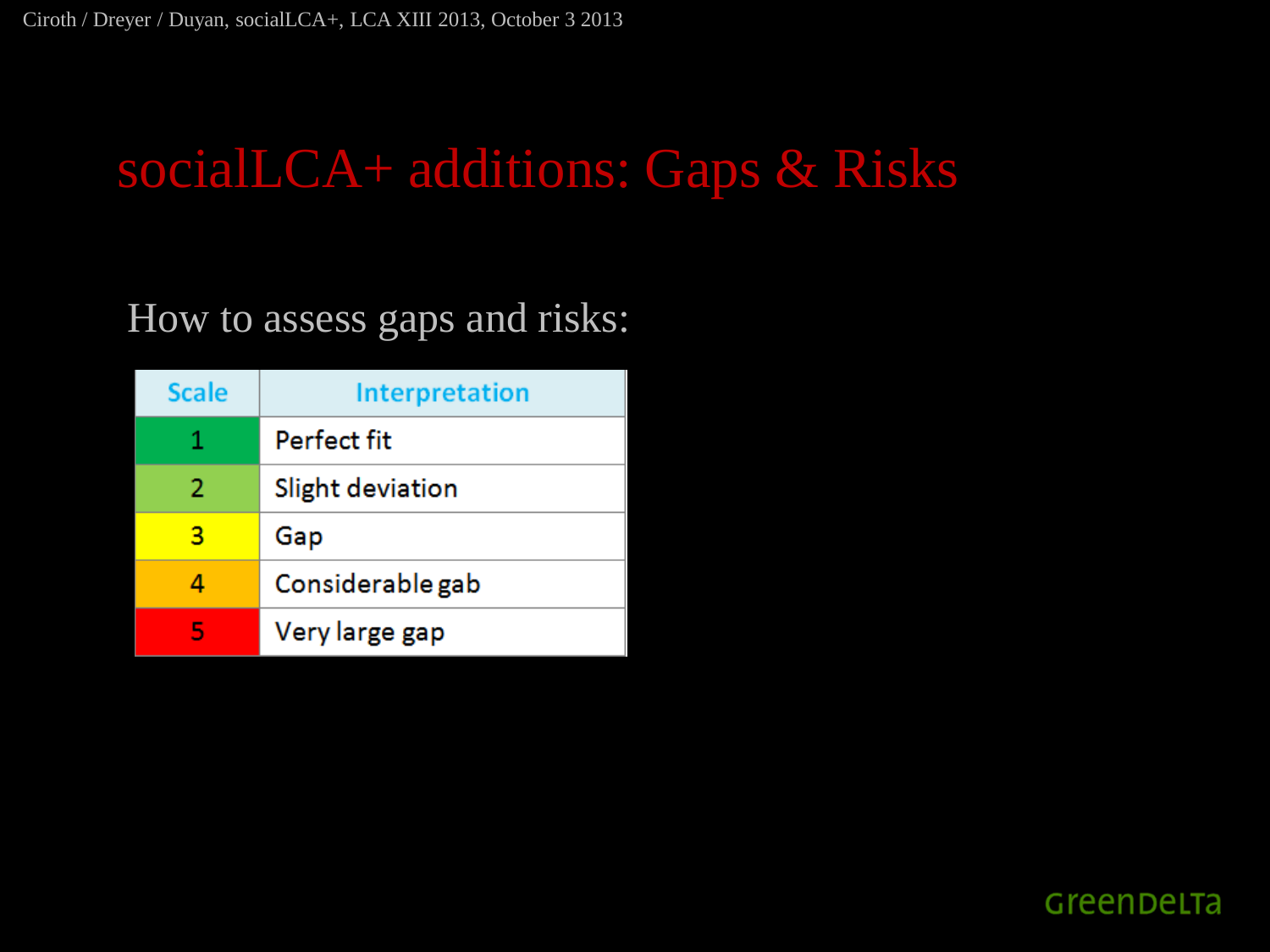Data quality is quite complicated for social assessment:

- Subjective information
- At times, qualitative information, from various sources
- Sometimes, biased information intentionally (will a company honestly report occurrence of forced labor in its factories?)
- Information is more "volatile" than information on environmental impacts; a new management can introduce a new policy that can change the situation in a factory, to the better or to the worse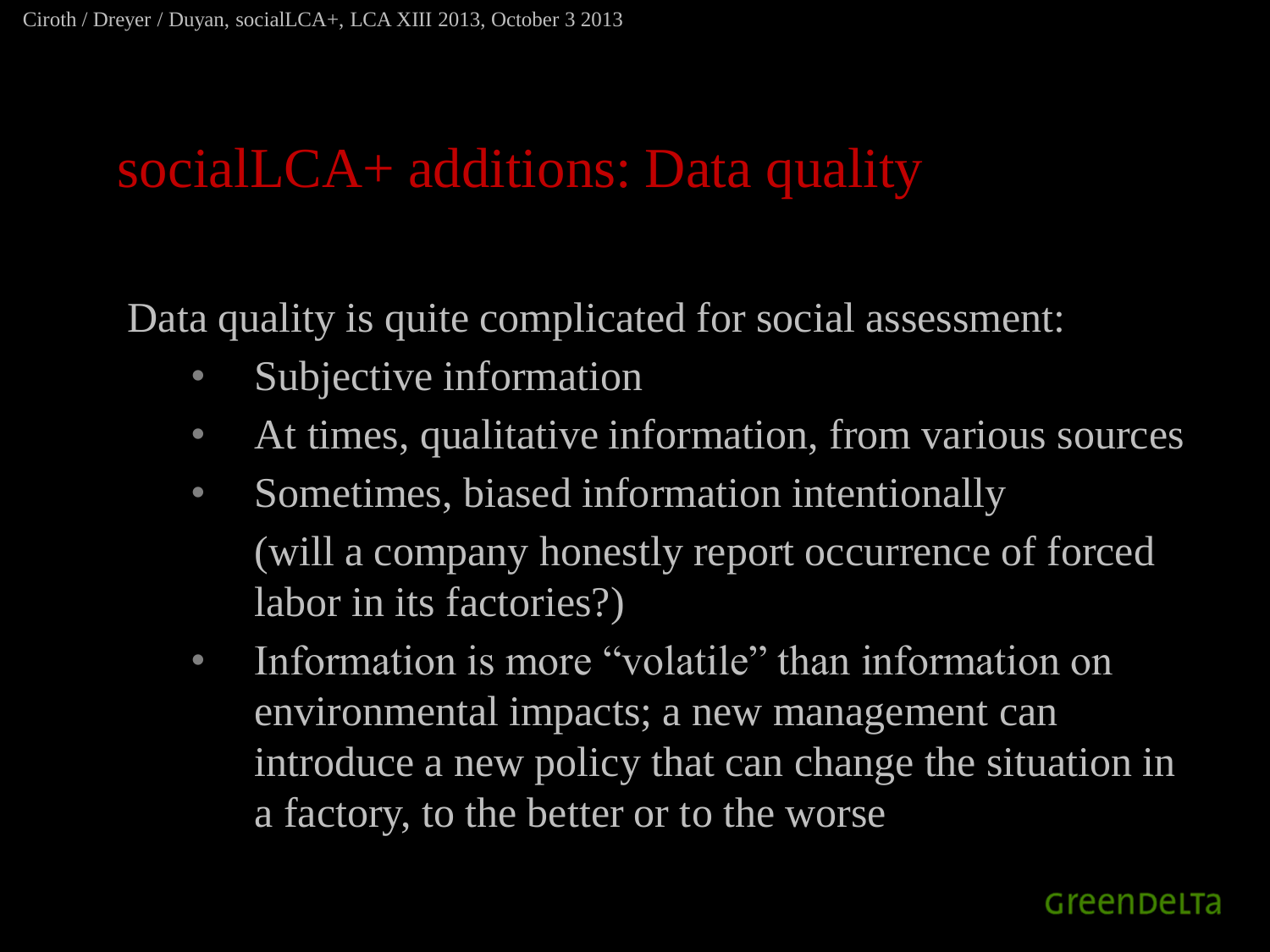How to assess data quality:

- on a process level
- Using a pedigree matrix approach (see environmental LCA, ecoinvent / Weidema)
- The specific composition of the matrix may differ from one study to another, and will be specified in goal and scope
- Results for different quality indicator per process are aggregated as follows:
	- As arithmetical mean; if one of the assessments is 5, the aggregated value cannot be better than 4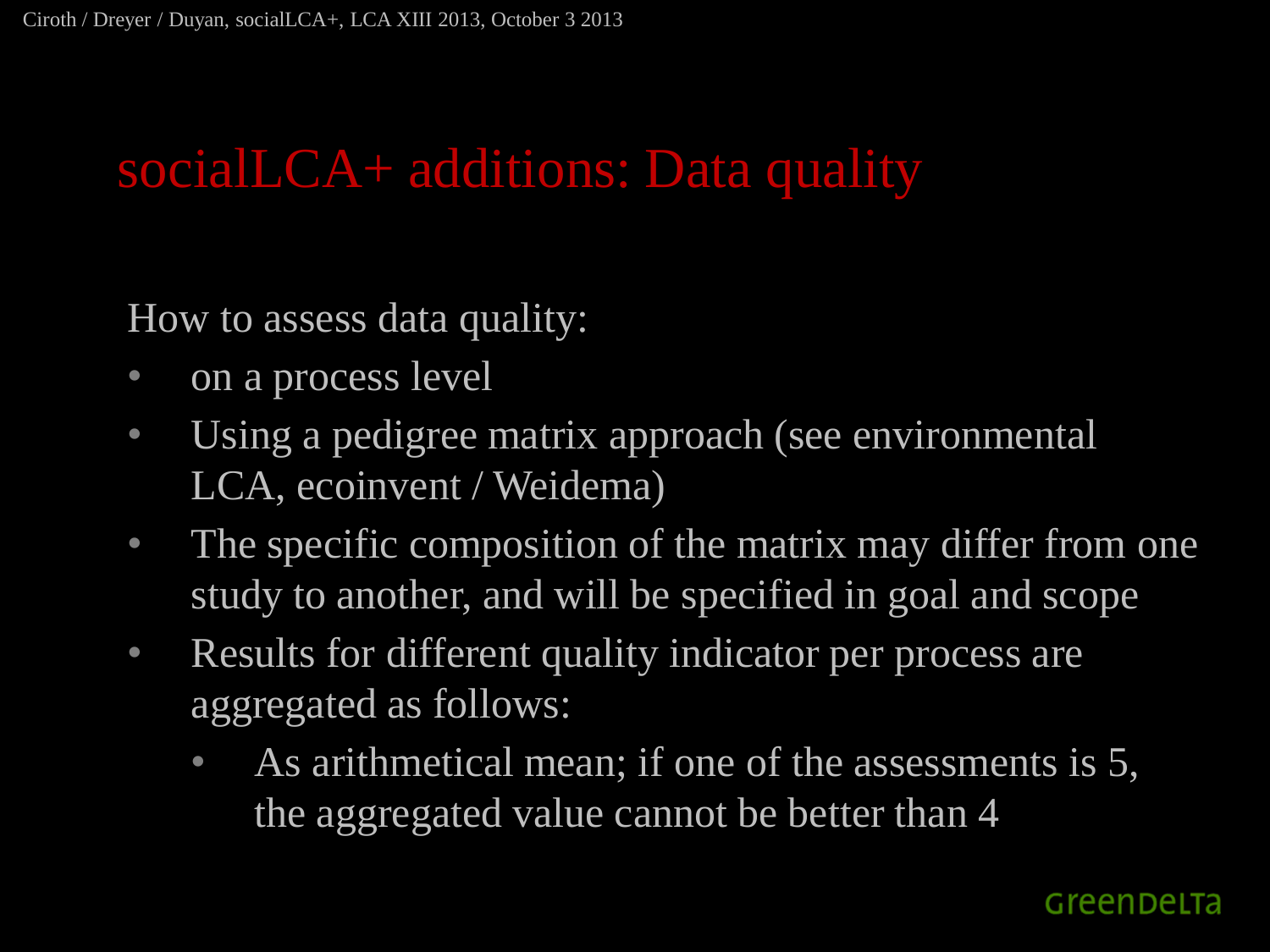| Score<br>Indicator | 1                                                               |                                                                              | 3                                                                            | 4                                                                            | 5                                                                            |
|--------------------|-----------------------------------------------------------------|------------------------------------------------------------------------------|------------------------------------------------------------------------------|------------------------------------------------------------------------------|------------------------------------------------------------------------------|
| Reliability        | Verified data from primary                                      | Verified data partly based                                                   | Non-verified data partly                                                     | Qualified estimate (e.g. by                                                  | Non-qualified estimate or                                                    |
|                    | data collection                                                 | on assumptions or non-<br>verified data based on<br>primary data collection  | based on assumptions or<br>data based on grey, but<br>scientific documents   | expert) or data based on<br>non-scientific documents                         | unknown origin                                                               |
| Completeness       | Representative data for<br>organisation and site under<br>study | Data from more than 75%<br>of all individuals within the<br>estimated sample | Data from more than 50%<br>of all individuals within the<br>estimated sample | Data from more than 25%<br>of all individuals within the<br>estimated sample | Data from less than 25% of<br>all individuals within the<br>estimated sample |
| Temporal           | Less than 1 year of                                             | Less than 2 years of                                                         | Less than 3 years of                                                         | Less than 5 years of                                                         | Age of data unknown or                                                       |
| correlation        | difference to the time                                          | difference to the time                                                       | difference to the time                                                       | difference to the time                                                       | data with more than 5                                                        |
|                    | period of the dataset                                           | period of the dataset                                                        | period of the dataset                                                        | period of the dataset                                                        | years of difference to the<br>time period of the dataset                     |
| Geographical       | Data from organization and                                      | Average data from several                                                    | Data from other sites                                                        | Data from sites from other                                                   | Data from unknown or                                                         |
| correlation        | site under study                                                | sites of the organization in                                                 | within the same                                                              | organizations in the same                                                    | distinctly different                                                         |
|                    |                                                                 | the same region in which<br>the site under study is                          | organisation and region<br>with similar production                           | region with similar<br>production conditions or                              | organisations, sites and<br>regions                                          |
|                    |                                                                 | included                                                                     | conditions                                                                   | regional average sector                                                      |                                                                              |
|                    |                                                                 |                                                                              |                                                                              | data                                                                         |                                                                              |

Ciroth, Franze: Social Extension Task Force report, Task III and IV, Modeling, assessment, and aggregation of social indicators along the life cycle, Prosuite project, 2013GreenDeLTa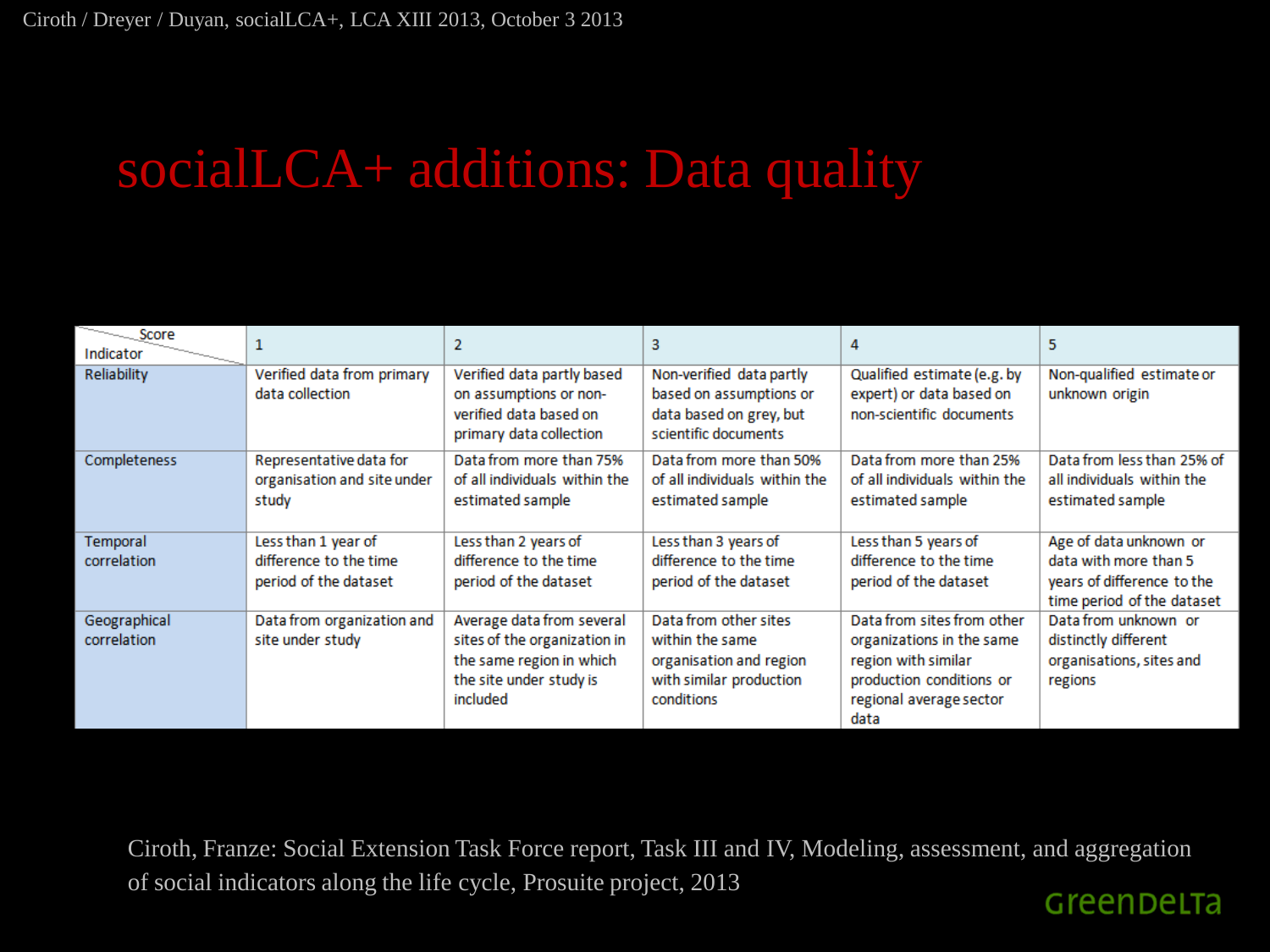### How to assess data quality:

| <b>Scale</b> | <b>Interpretation</b>    |
|--------------|--------------------------|
| 1            | Perfect quality          |
| 2            | Good quality             |
| З            | Medium quality           |
|              | Considerable limitations |
|              | <b>Bad quality</b>       |

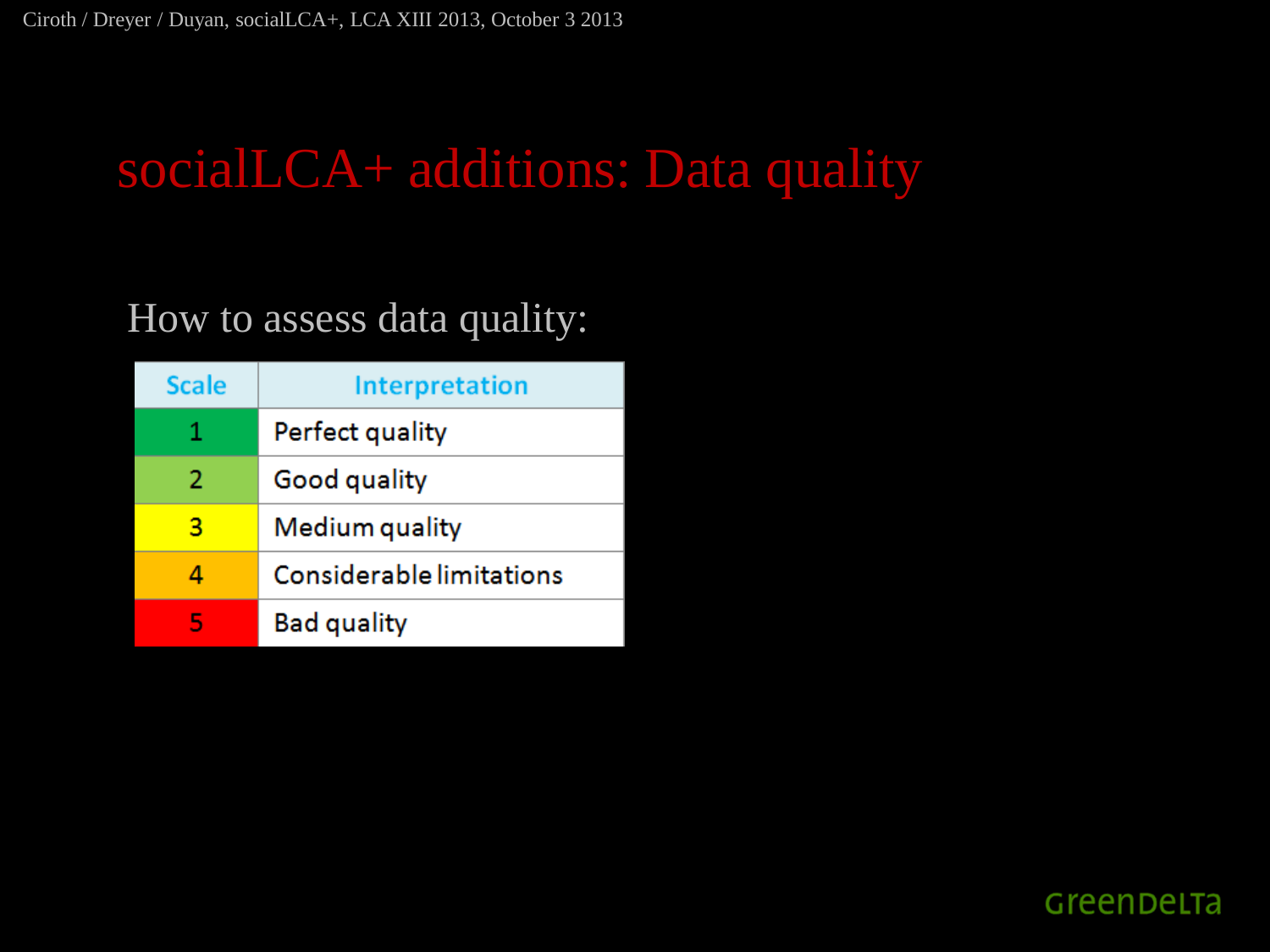# 3 Putting it together: An example case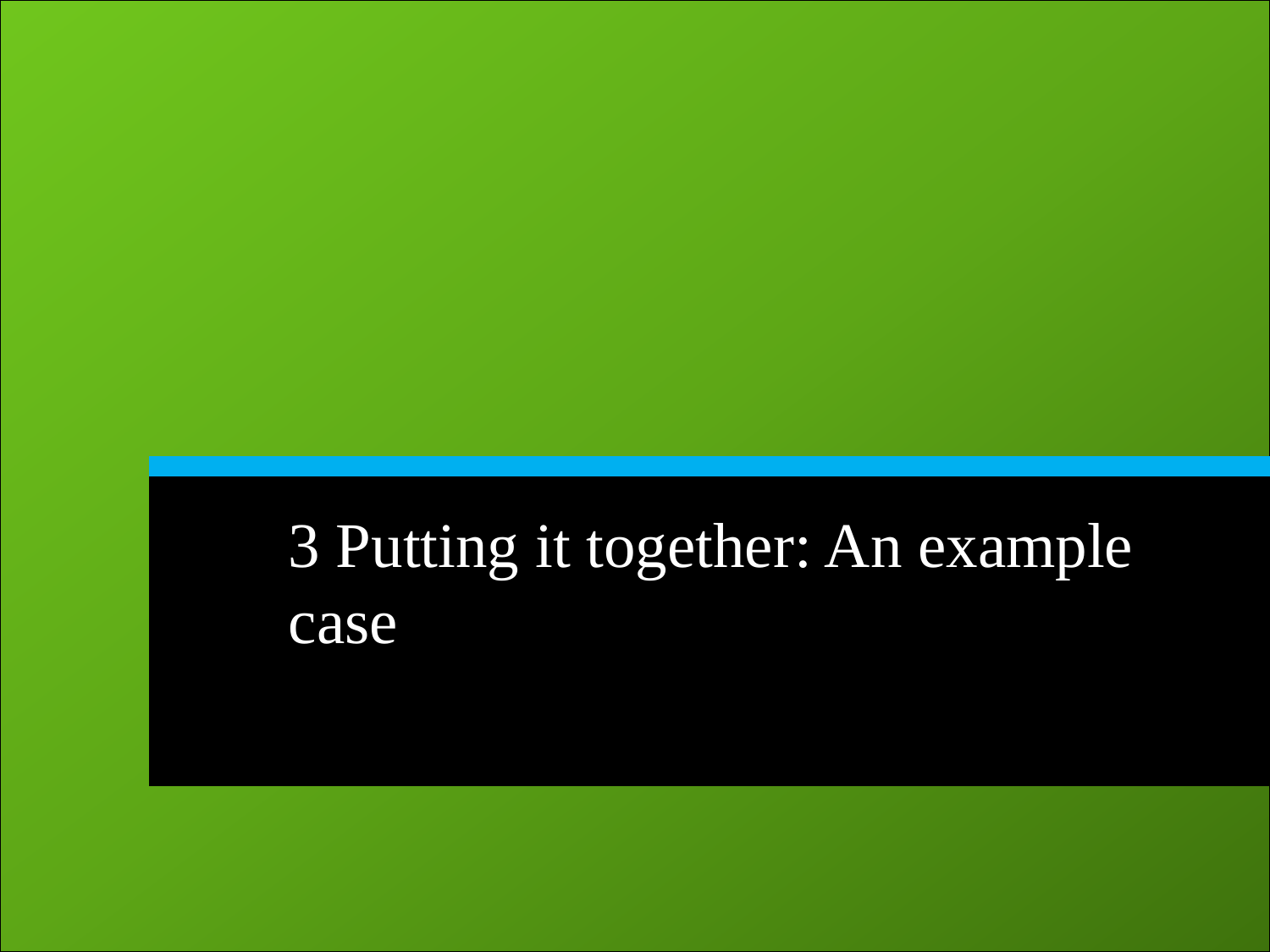- T-Shirt produced in Bangladesh
- Cotton from world market
- Sold in Germany
- Market price  $5 \in$
- "used" for 2 years then disposed of
- Test case for developing the method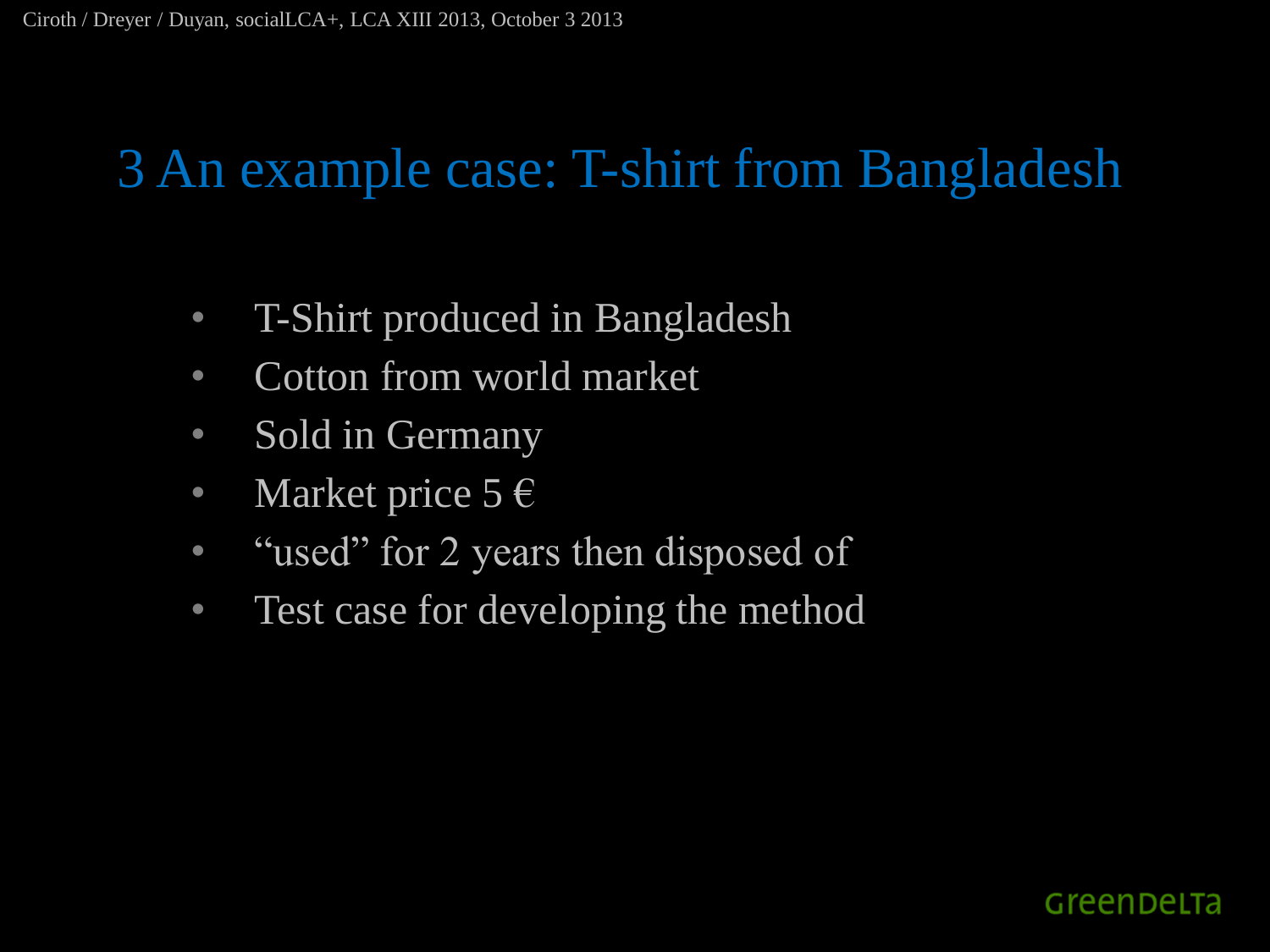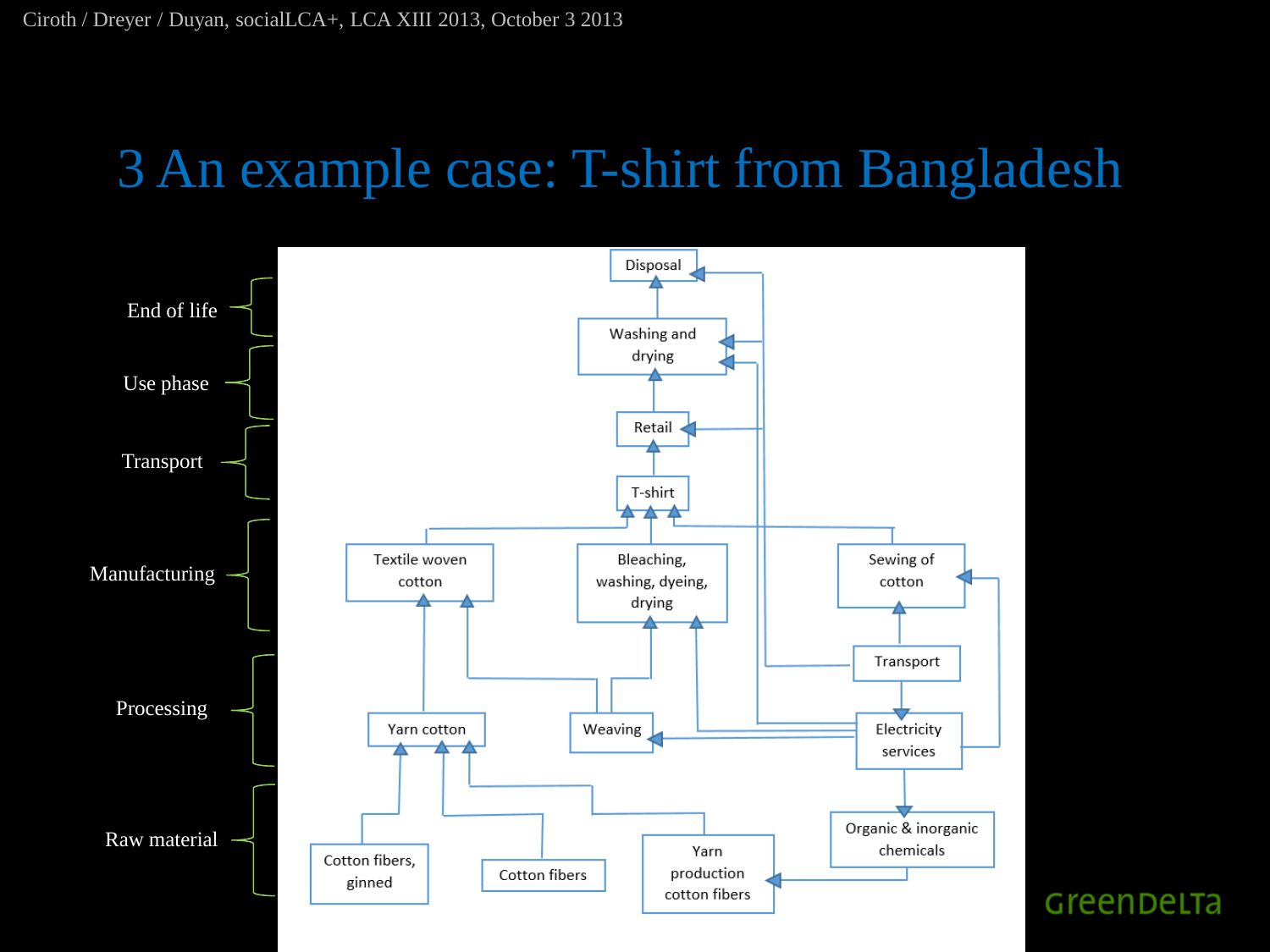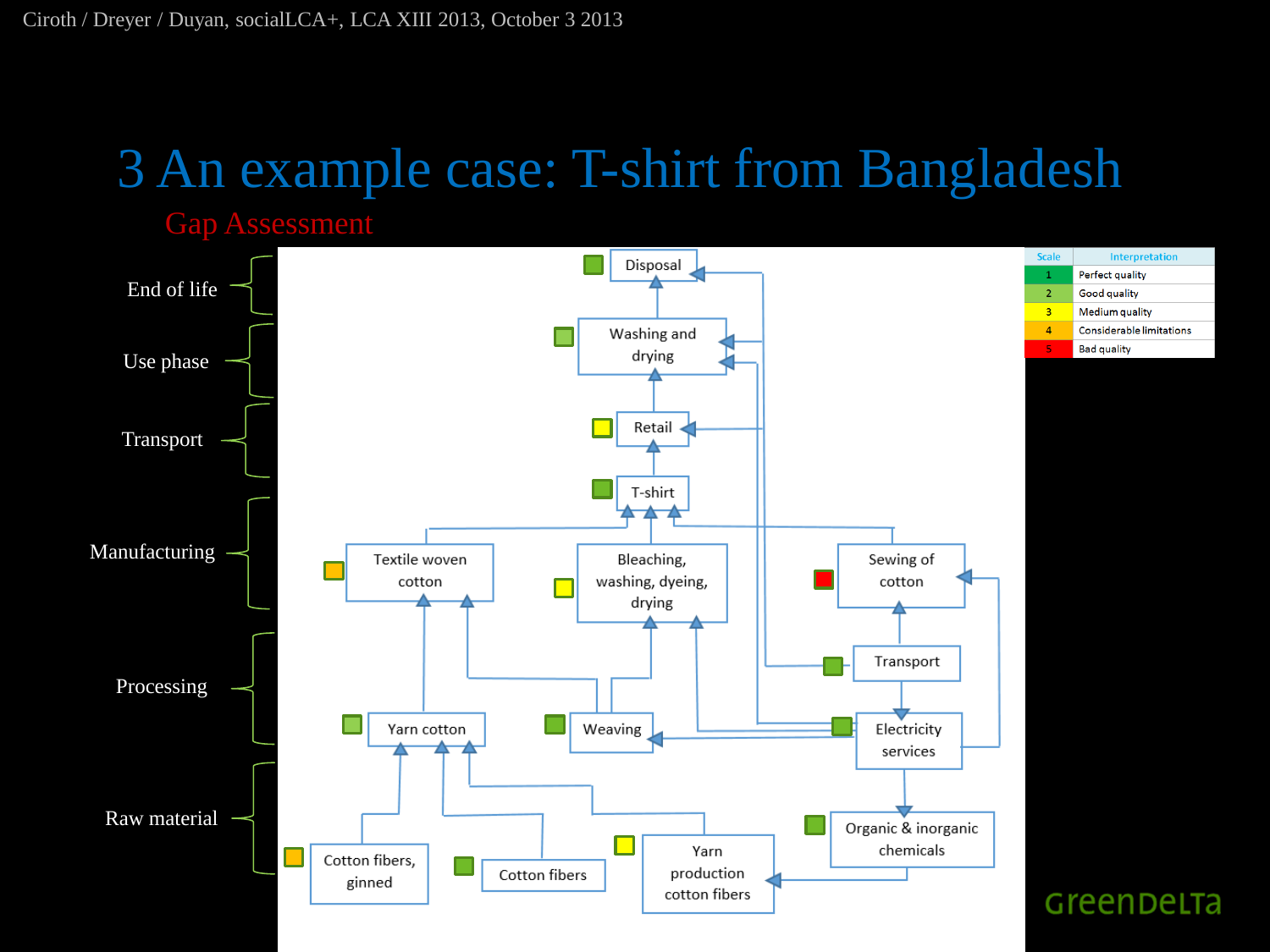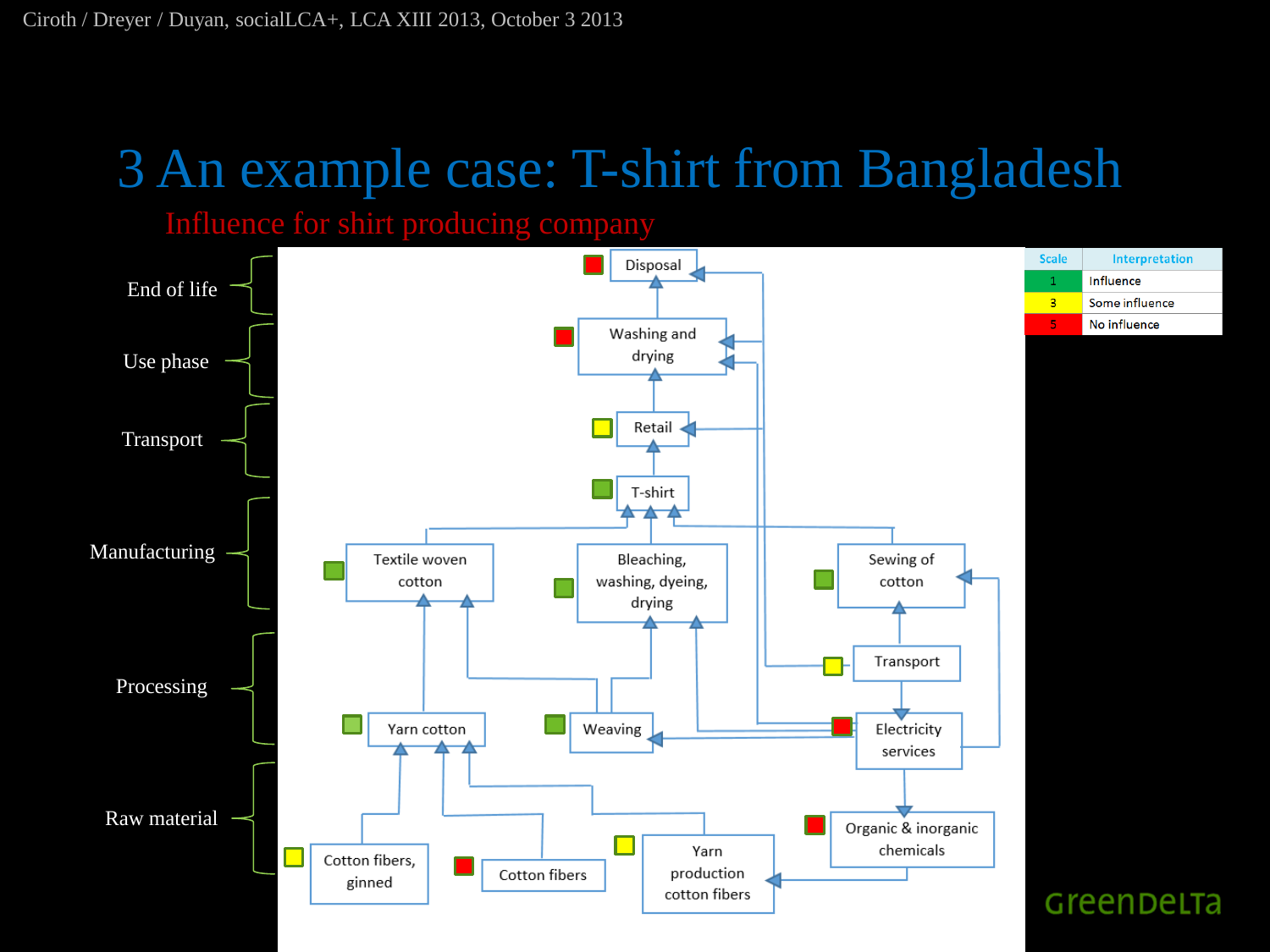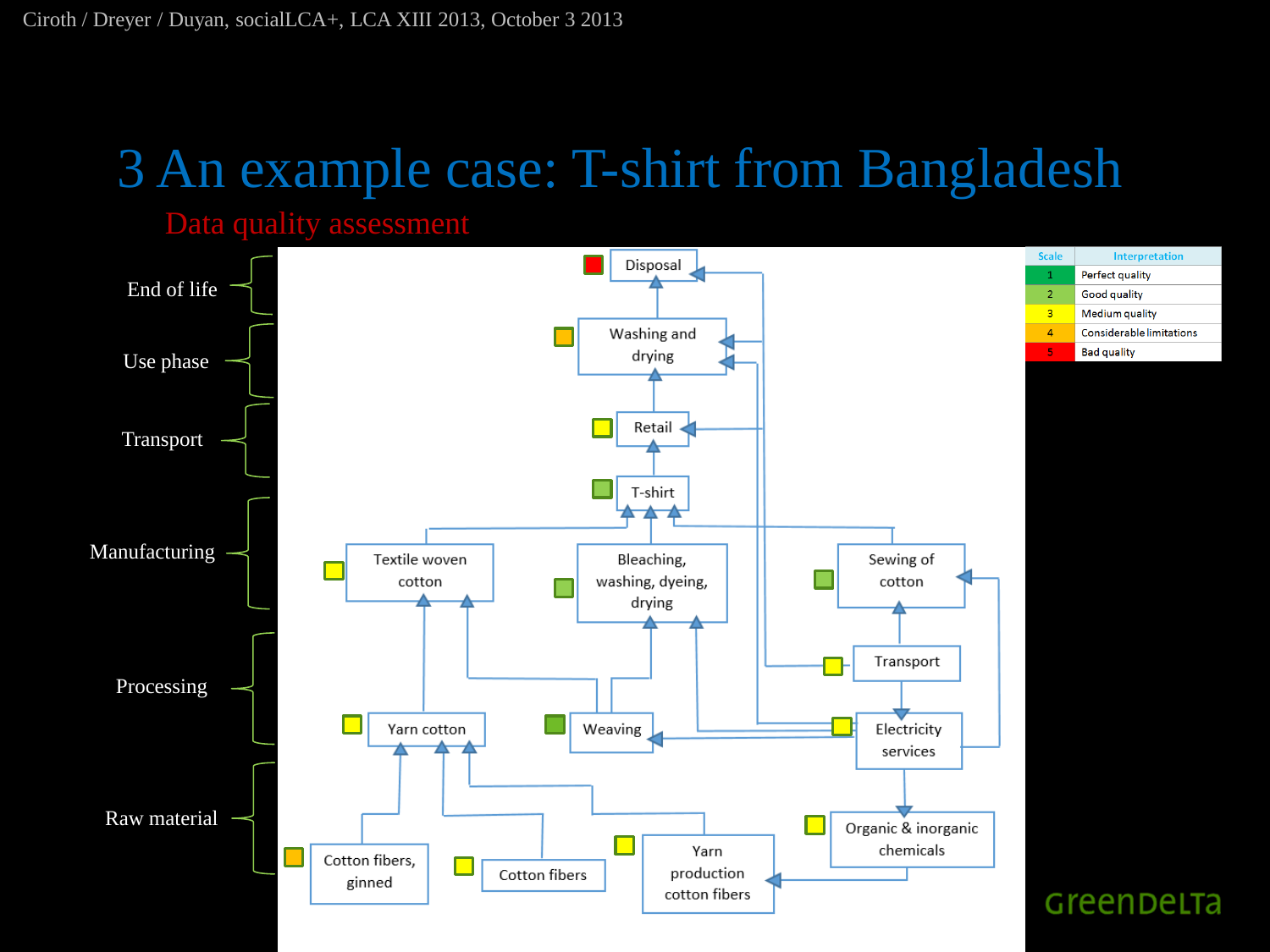# 3 Discussion, use cases for socialLCA+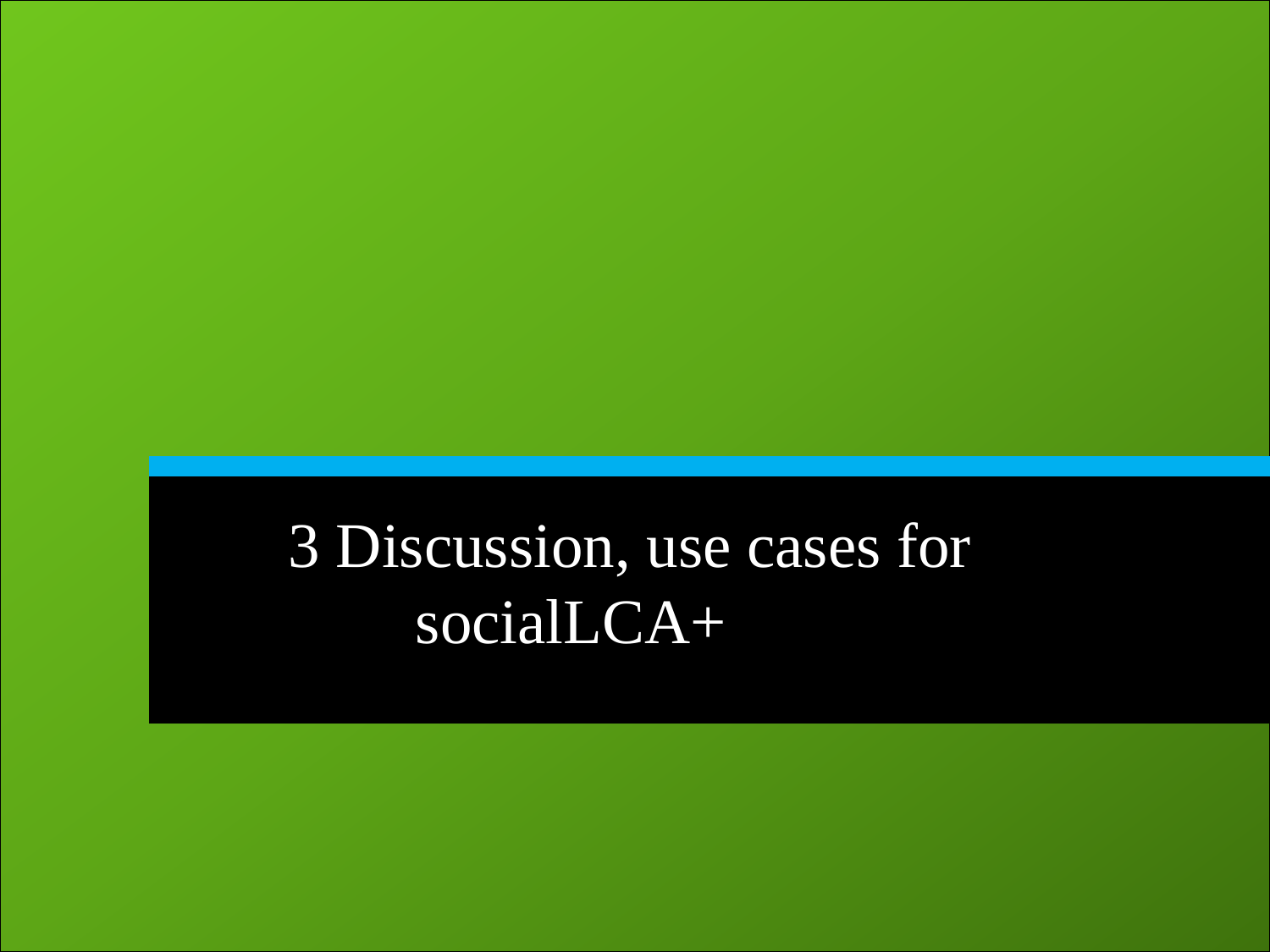- Based on the UNEP/SETAC approach, socialLCA+ provides three-dimensional results.
- These results suggest actions: for example:
	- high risk:
		- No influence  $\rightarrow$  Seek influence
		- Influence  $\rightarrow$  change life cycle
		- Influence, bad data quality: decide whether to change the life cycle or rather obtain better information
		- $\overline{A}$ sf.

#### Greenbelta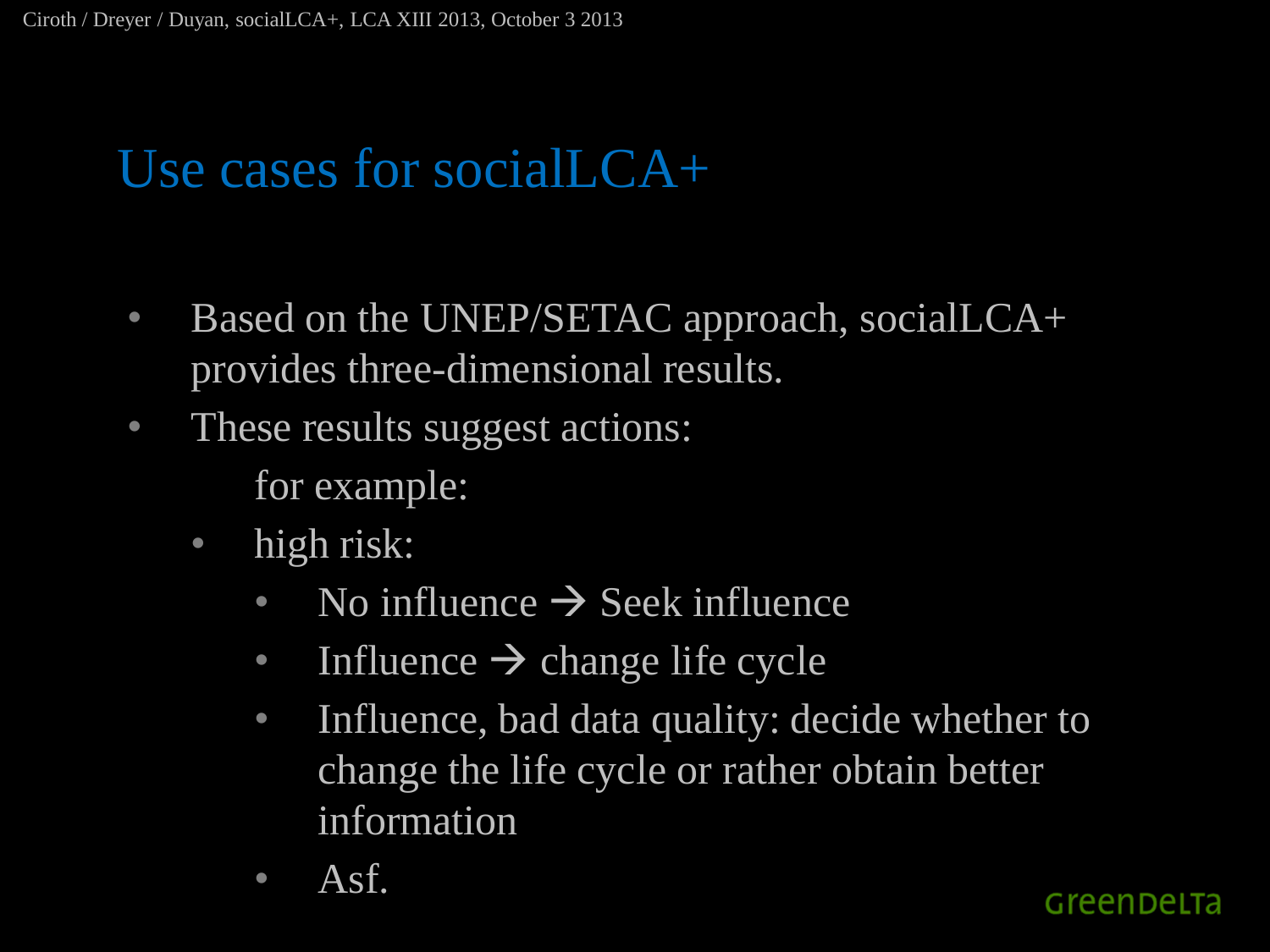- $\rightarrow$  Specific actions are suggested in a study, based on casespecific rules
- $\rightarrow$  Adding the additional "dimensions" quality and influence helps to focus and prioritize;
	- **Quality: important for decision support**
	- Influence: New; "seek influence" is often the first action

#### Greenbelfa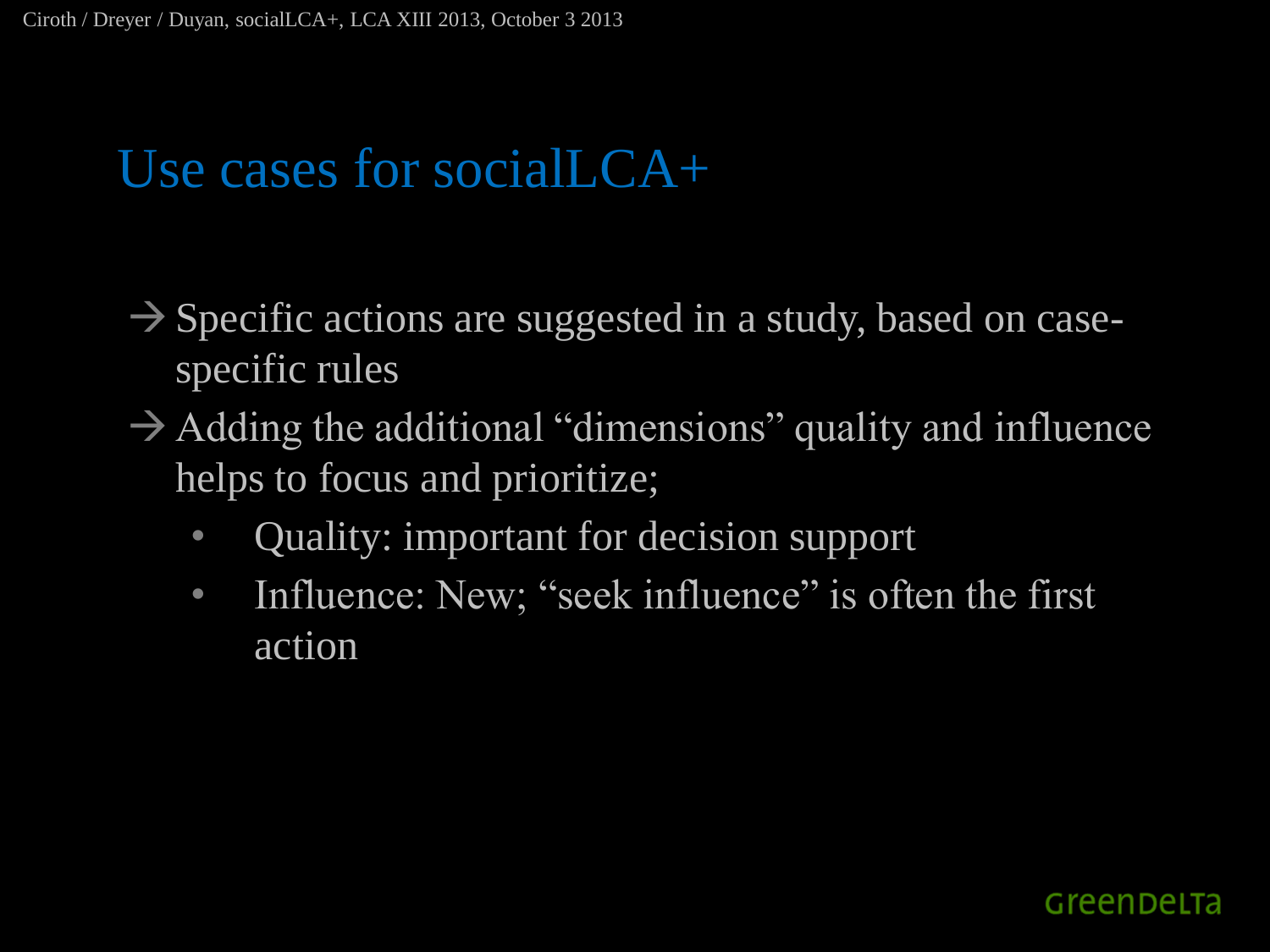- A study can be oriented towards a specific action-type.
- Some possible directions:
	- Action-oriented: improve gaps
	- Strategy: increase influence
	- Descriptive: improve data quality.
	- … and more refined: 'social due diligence'

#### Greenbelta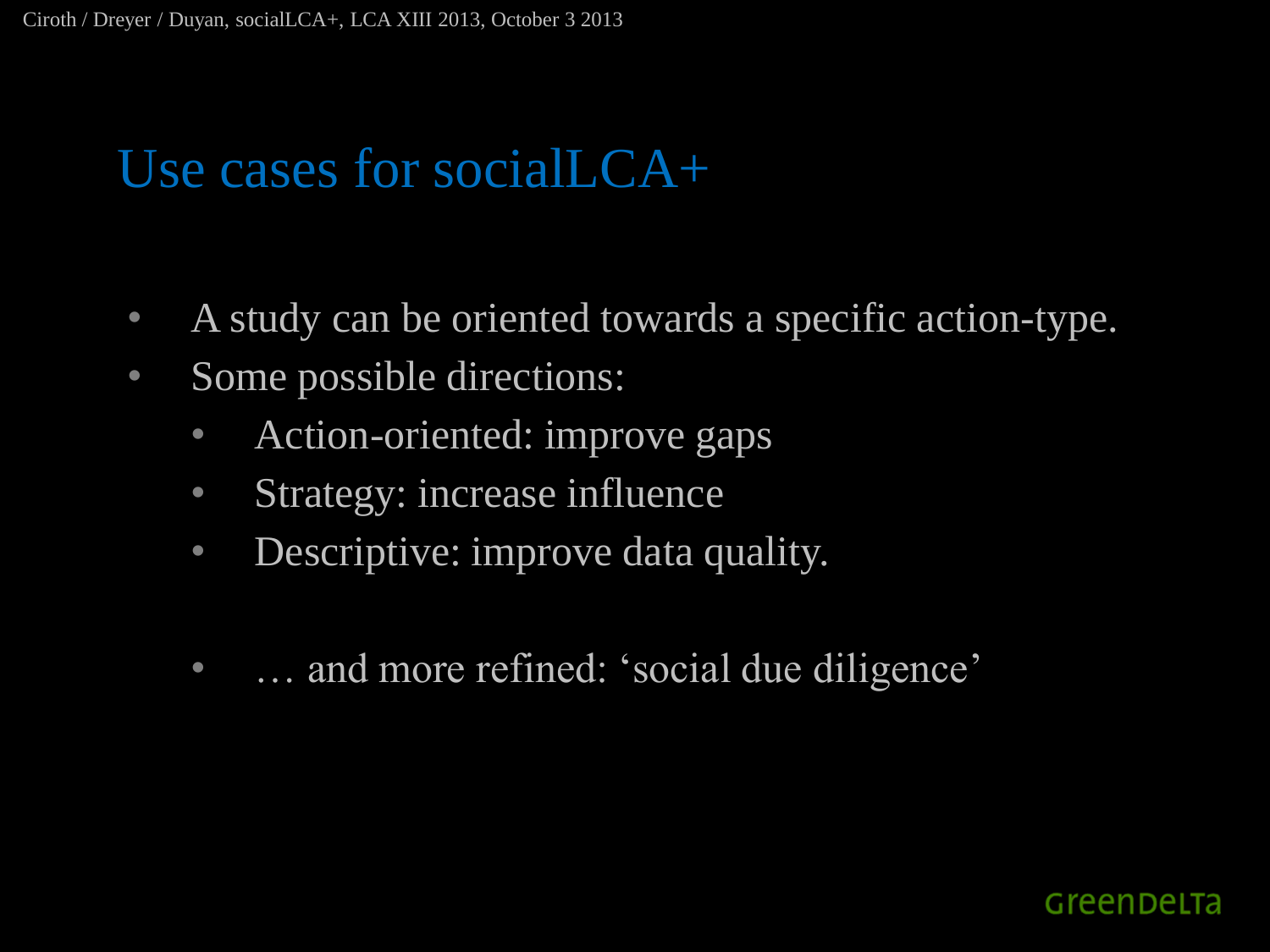• Comments and feedback are very welcome.